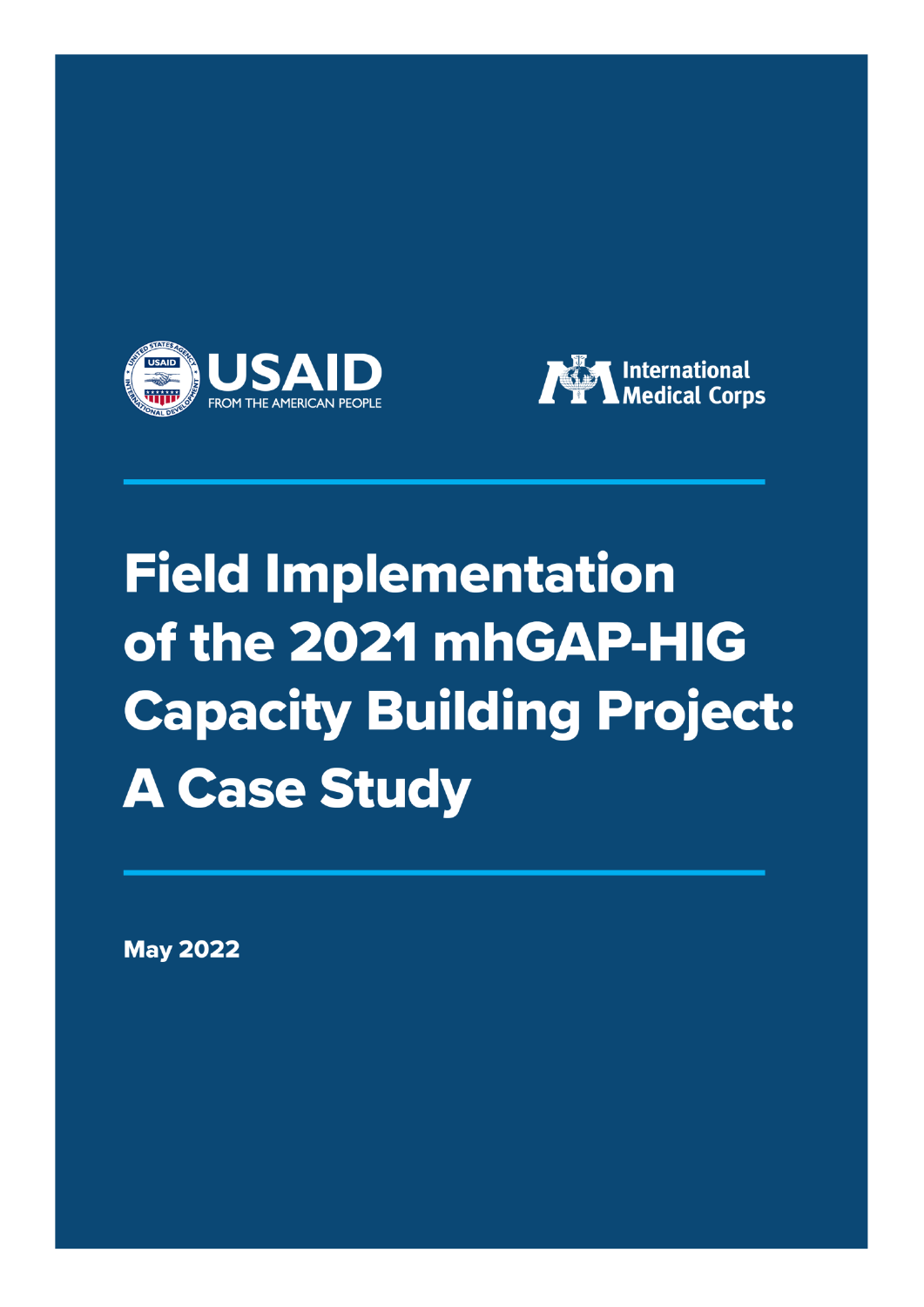# **Table of Contents**

| 1.2                                                                                                       |  |
|-----------------------------------------------------------------------------------------------------------|--|
| 1.3                                                                                                       |  |
| 1.4                                                                                                       |  |
| 1.5                                                                                                       |  |
| 1.6                                                                                                       |  |
| 1.7                                                                                                       |  |
|                                                                                                           |  |
|                                                                                                           |  |
|                                                                                                           |  |
|                                                                                                           |  |
|                                                                                                           |  |
|                                                                                                           |  |
|                                                                                                           |  |
|                                                                                                           |  |
|                                                                                                           |  |
|                                                                                                           |  |
|                                                                                                           |  |
|                                                                                                           |  |
|                                                                                                           |  |
|                                                                                                           |  |
|                                                                                                           |  |
|                                                                                                           |  |
| 3.5<br>3.6                                                                                                |  |
|                                                                                                           |  |
|                                                                                                           |  |
|                                                                                                           |  |
|                                                                                                           |  |
|                                                                                                           |  |
|                                                                                                           |  |
| 5. Challenges and Lessons Learned in mhGAP-HIG Field Implementation  25                                   |  |
|                                                                                                           |  |
|                                                                                                           |  |
| 6.1<br>International Medical Corps technical support: Supervision and the community of practice 28<br>6.2 |  |
| 6.3                                                                                                       |  |
|                                                                                                           |  |
|                                                                                                           |  |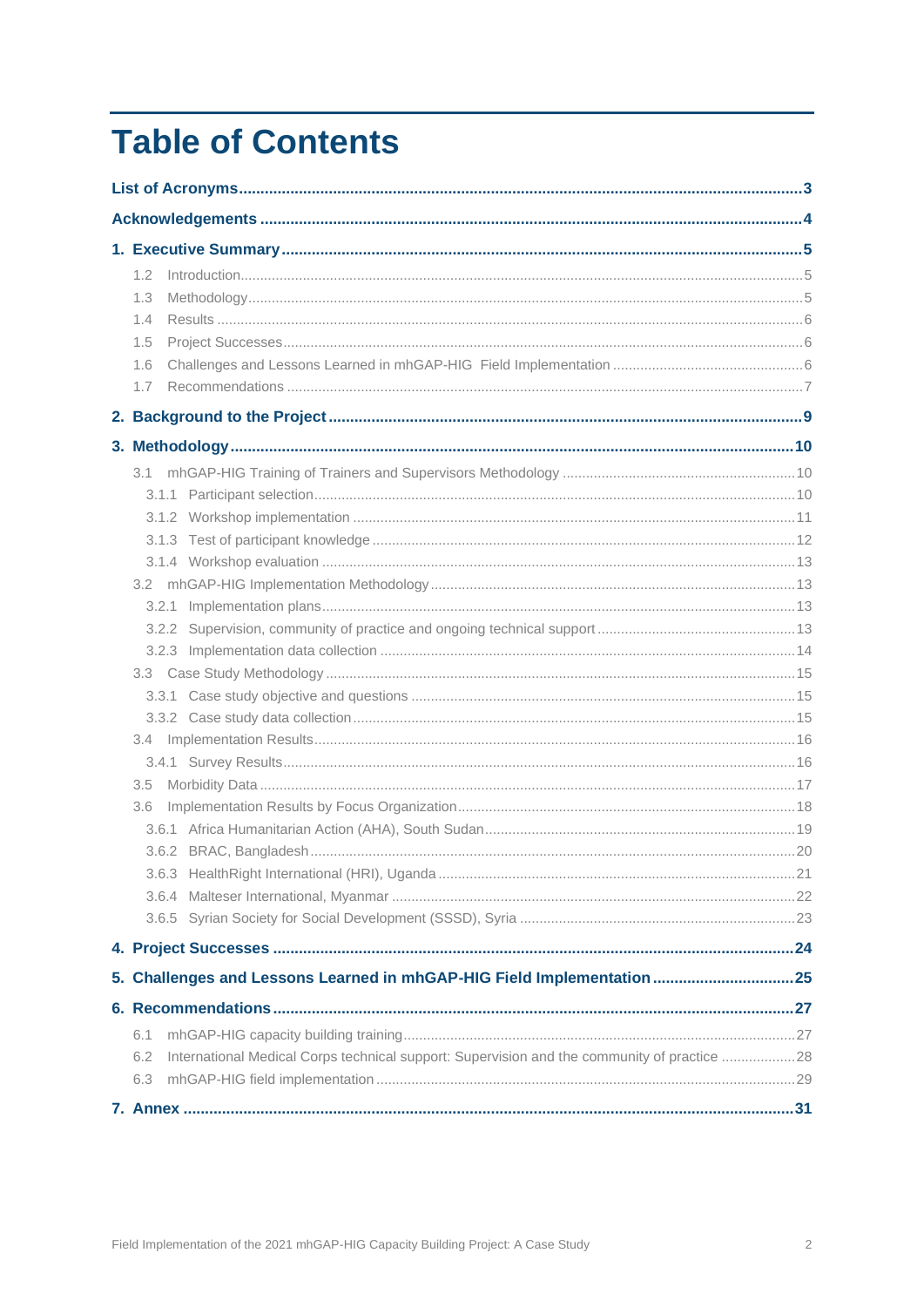# <span id="page-2-0"></span>**List of Acronyms**

| AHA              | Africa Humanitarian Action                                       |
|------------------|------------------------------------------------------------------|
| <b>AICHM</b>     | Africa Inland Church Health Ministries                           |
| ARRA             | Administration for Refugee and Returnee Affairs                  |
| <b>COOPI</b>     | Cooperazione Internazionale                                      |
| COP              | Community of practice                                            |
| HI               | Humanity and Inclusion                                           |
| <b>HRI</b>       | HealthRight International                                        |
| <b>IFRC</b>      | International Federation of Red Cross and Red Crescent Societies |
| <b>INGO</b>      | International non-governmental organization                      |
| <b>IOM</b>       | International Organization for Migration                         |
| <b>IRC</b>       | International Rescue Committee                                   |
| KII              | Key informant interview                                          |
| <b>LNGO</b>      | Local non-governmental organization                              |
| M&E              | Monitoring and evaluation                                        |
| mhGAP-HIG        | mhGAP Humanitarian Intervention Guide                            |
| mhGAP-IG         | mhGAP Intervention Guide                                         |
| <b>MHPSS</b>     | Mental health and psychosocial support                           |
| <b>MHPSS TWG</b> | Mental health and psychosocial support technical working group   |
| <b>MHPSS WG</b>  | Mental health and psychosocial support working group             |
| <b>MNS</b>       | Mental, neurological and substance use                           |
| <b>MOH</b>       | Ministry of Health                                               |
| <b>MOU</b>       | Memorandum of understanding                                      |
| <b>MSF</b>       | <b>Medecins Sans Frontieres</b>                                  |
| <b>NFI</b>       | Non-food items                                                   |
| <b>OFDA</b>      | Office of US Foreign Disaster Assistance                         |
| <b>PFA</b>       | Psychological first aid                                          |
| PHC              | Primary healthcare                                               |
| $PM+$            | Problem Management Plus                                          |
| $SH+$            | Self-help Plus                                                   |
| <b>SPANS</b>     | Society for Pre and Post Natal Services                          |
| SSSD             | Syrian Society for Social Development                            |
| <b>TNA</b>       | Training needs assessment                                        |
| <b>TOT</b>       | Training of trainers                                             |
| <b>TOTS</b>      | Training of trainers and supervisors                             |
| <b>UNHCR</b>     | United Nations High Commissioner for Refugees                    |
| <b>USAID</b>     | United States Agency for International Development               |
| WASH             | Water, sanitation and hygiene                                    |
| <b>WHO</b>       | World Health Organization                                        |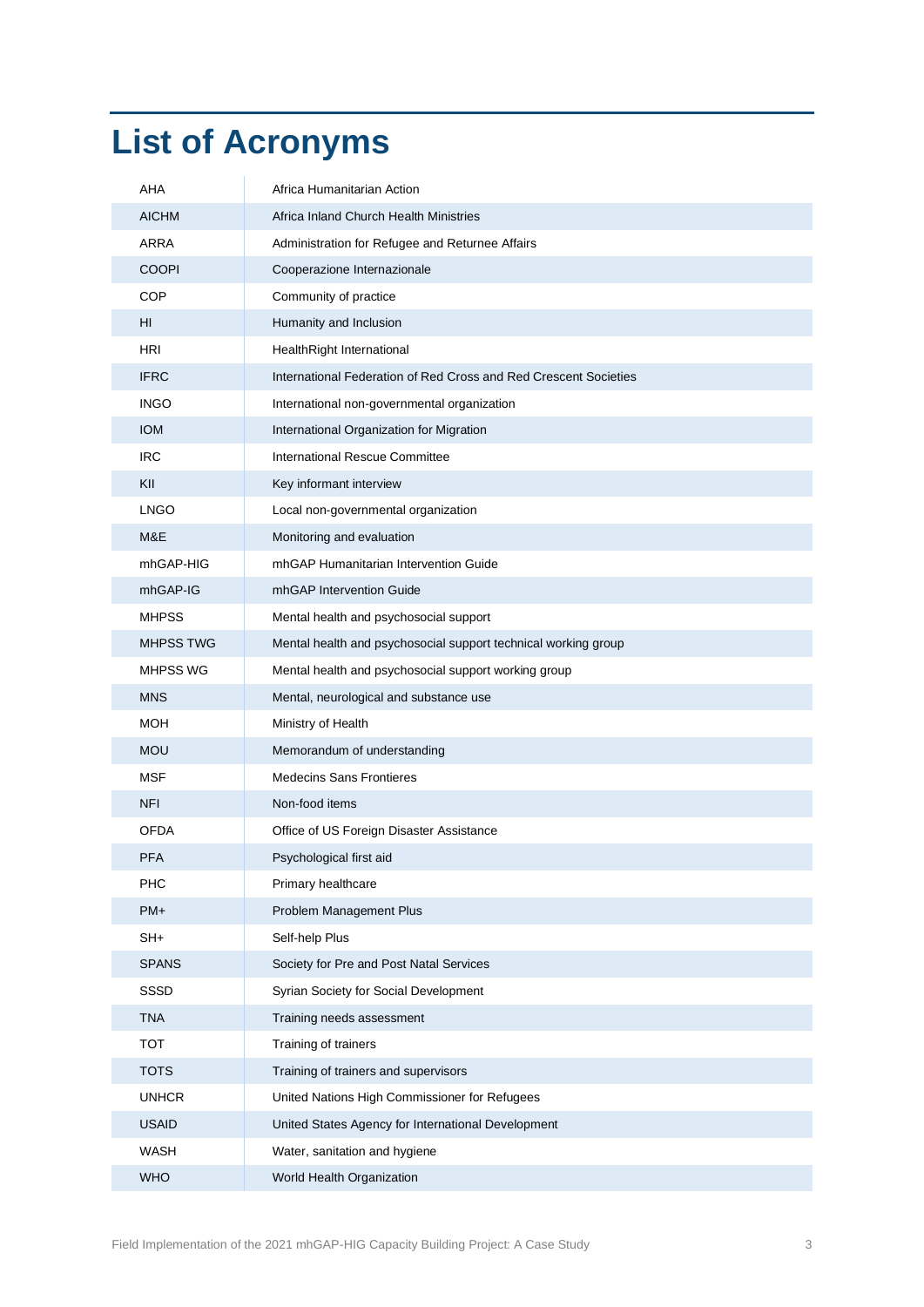# <span id="page-3-0"></span>**Acknowledgements**

### **Project Coordination**

Claire Whitney, MIA, LICSW, Senior Global MHPSS Advisor, International Medical Corps; Afa Alizada, MA, Global MHPSS Project Manager, International Medical Corps; Fuat Elmusa, MD, Global MHPSS Capacity Building Specialist, International Medical Corps

# **Case Study Report Writing**

Sonali Gupta, PhD, MHPSS Specialist Consultant

### **Case Study Participants**

Africa Humanitarian Action (AHA), South Sudan; BRAC, Bangladesh; HealthRight International (HRI), Uganda; Malteser International, Myanmar; and Syrian Society for Social Development (SSSD), Syria

# **Funding**

United States Agency for International Development, Bureau for Humanitarian Assistance

This study has been made possible by the generous support of the American people through the United States Agency for International Development (USAID). The contents are the responsibility of International Medical Corps and do not necessarily reflect the views of USAID or the United States government.

For any questions regarding this report please contact Claire Whitney, Senior Global MHPSS Advisor: [cwhitney@InternationalMedicalCorps.org.](mailto:cwhitney@InternationalMedicalCorps.org)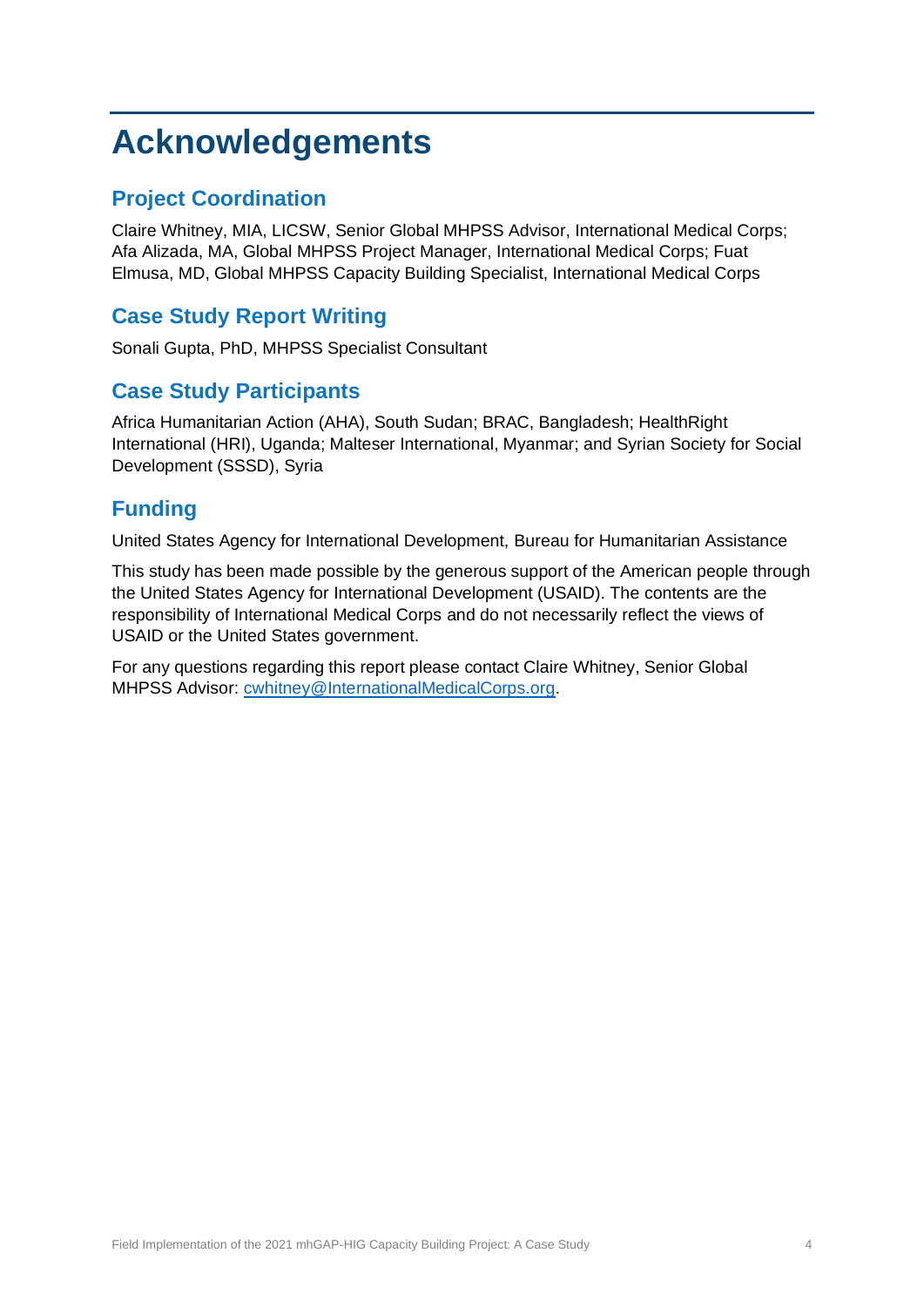# <span id="page-4-0"></span>**1. Executive Summary**

# <span id="page-4-1"></span>**1.2 Introduction**

In October 2020, International Medical Corps launched a two-year project to strengthen organizational capacity for delivering mental health and psychosocial support (MHPSS) services in humanitarian settings through training and mentoring in the implementation of Mental Health Gap Action Program Humanitarian Intervention Guide (mhGAP-HIG). The virtual mhGAP-HIG training workshop and subsequent technical support aimed to develop capacity in two ways: a) train humanitarian workers in using the mhGAP-HIG, and b) improve the utilization of mhGAP-HIG and associated tools within humanitarian health programming for effective operationalization (including monitoring, supervision, organization of services and integration into existing systems of care). The overall objective of this case study is to review and document the field implementation of the mhGAP-HIG Capacity Building project.

# <span id="page-4-2"></span>**1.3 Methodology**

Following a rigorous selection process, a total of 24 participants (8 female, 16 male) enrolled in the mhGAP-HIG Capacity Building program, representing 17 countries across Africa, the Middle East, Southeast Asia and Latin America. They represented 11 LNGOs and 10 INGOs. Before implementation of the workshop, we conducted a training needs assessment (TNA) to learn more about the organizational and individual needs for mental health integration knowledge and experience, and ensure that the training would meet the needs of the participants. The capacity building project first required that participants complete a sixmodule pre-workshop preparatory e course designed to introduce the basics of mhGAP-HIG for participants who had not yet attended training, so that all participants were prepared and confident to undertake the Training of Trainers and Supervisors (TOTS) workshop. Thereafter, participants engaged in an eight-week virtual workshop followed by six months of technical support, supervision and mentoring provided by the International Medical Corps Capacity Building Specialist to support mhGAP-HIG rollout within the participants' organizations or their partner organization(s).

We collected data on mhGAP-HIG rollout within organizations through various means, including workshop participants' training reports detailing the implementation of mhGAP-HIG training to healthcare providers within their or their partner organization(s); completion of supervision checklists that enabled a structured and systematic approach to assessing how trainees were applying the knowledge and skills taught during the mhGAP-HIG rollout training; recording the number of beneficiaries assessed and managed by the trained mhGAP-HIG health service providers on a monthly basis using a morbidity data collection form; and a supervision log maintained by the International Medical Corps Capacity Building Specialist that documented not only the date and time of each supervision encounter with workshop participants, but—more importantly—the content discussed and guidance provided.

The case study was based on data derived from key informant interviews (KIIs) and a survey. KIIs were implemented at the conclusion of the six-month technical support and mentoring phase of the implementation, with workshop participants and one healthcare staff member who they trained. In addition, at the completion of the project implementation period, workshop participants were also invited to complete a survey, administered through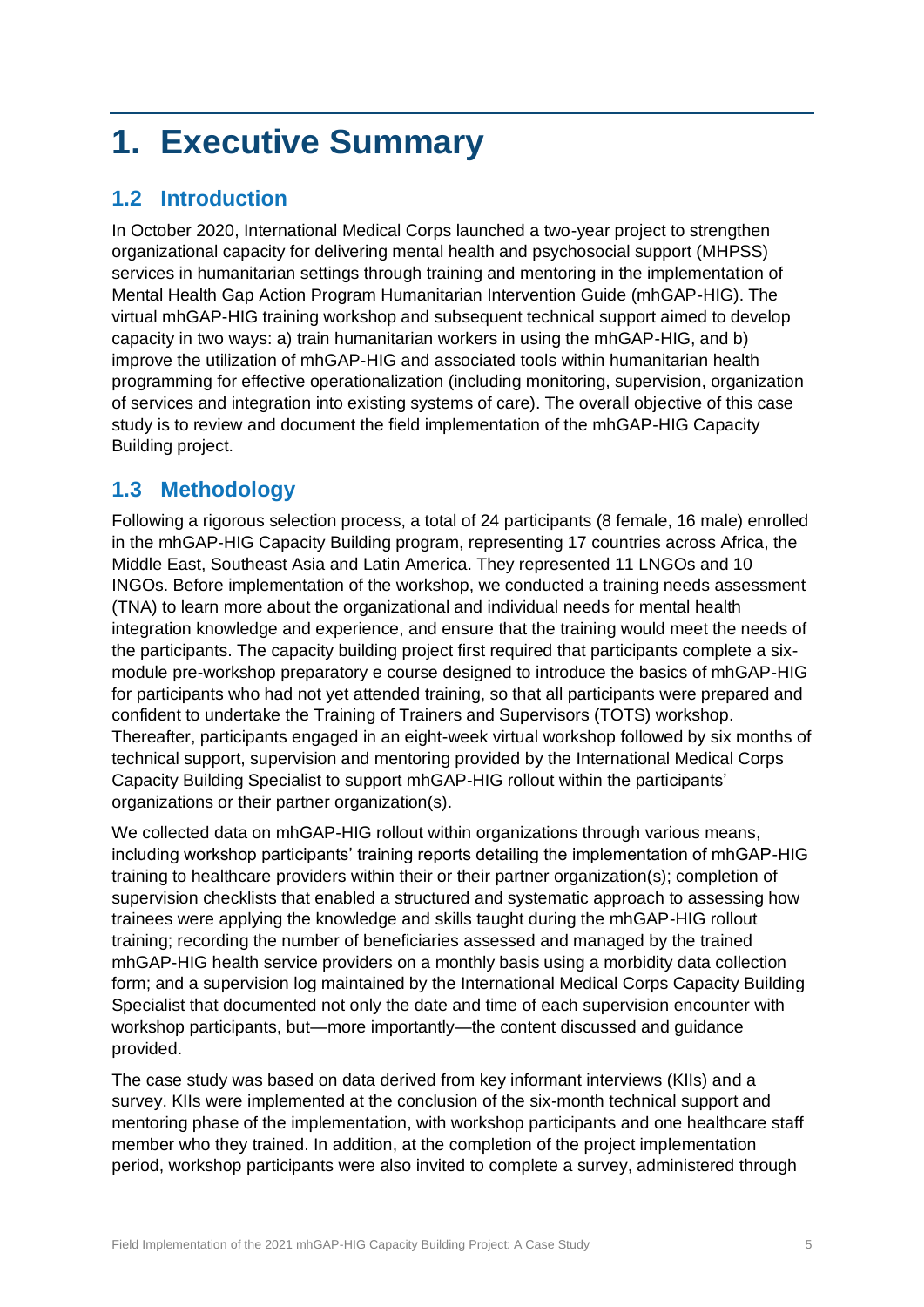SurveyMonkey, to provide information on the status of key activities related to mhGAP-HIG field implementation.

# <span id="page-5-0"></span>**1.4 Results**

The results section of the report provides information on workshop participants' and their organizations' mhGAP-HIG implementation activities, including conducting a situation analysis or comprehensive MHPSS assessment, developing an implementation plan, coordinating MHPSS activity and advocating for it with key stakeholders, fundraising to support continued mhGAP-HIG implementation, building the capacity of health workers, strengthening health system activities, raising awareness about MHPSS, monitoring and evaluating, and planning for sustainable mhGAP-HIG implementation. In addition, this report provides a detailed analysis of the mhGAP-HIG field implementation experiences of five diverse organizations: Africa Humanitarian Action (AHA; South Sudan), BRAC (Bangladesh), HealthRight International (HRI; Uganda), Malteser International (Myanmar) and Syrian Society for Social Development (SSSD; Syria). These organizations were specifically selected to ensure inclusion of both INGOs and LNGOs, gender balance in terms of trainees and geographic representation, and a representation of relevant experiences and information related to the spectrum of activities involved in mhGAP-HIG implementation. Lastly, the report presents aggregated morbidity data, which provides mhGAP-HIG mental, neurological, and substance use (MNS) conditions by sex and age groupings (e.g., younger than 18 years old, 18 years and older) and the scope of the impact of mhGAP-HIG capacity building by identifying the number of clients served by MNS conditions.

### <span id="page-5-1"></span>**1.5 Project Successes**

A review of the collected data indicated that project was successful in a number of key areas related to mhGAP-HIG capacity building and rollout:

- 1. The preparatory mhGAP-HIG e-course was effective in creating a foundation for the eight-week capacity building workshop.
- 2. Virtual capacity building in mhGAP-HIG is not only feasible but successfully builds both knowledge and skills in mhGAP-HIG and its implementation within organizations.
- 3. The six-month tailored mentoring and technical supervision provided important support and guidance for successful mhGAP-HIG field implementation.
- 4. The M&E tools (e.g., supervision checklist, morbidity data form) were identified as being easy to use. The supervision checklist was helpful in the ongoing assessment of trainee capacity development, in identifying areas for additional technical support and in informing the development competency-based capacity building plans. The morbidity data form enabled organizations not only to collect data on the number of beneficiaries presenting with mhGAP-HIG MNS conditions separated by gender and age (e.g., younger than 18 years, 18 years and older) and thereby tailor their services, but to also assess trainee skills development in the identification of MNS conditions.

# <span id="page-5-2"></span>**1.6 Challenges and Lessons Learned in mhGAP-HIG Field Implementation**

The data collected identified challenges as well as a number of important lessons related to mhGAP-HIG field implementation:

1. Workshop participants' mhGAP-HIG implementation plan goals were too ambitious for the implementation period and included large target numbers for primary healthcare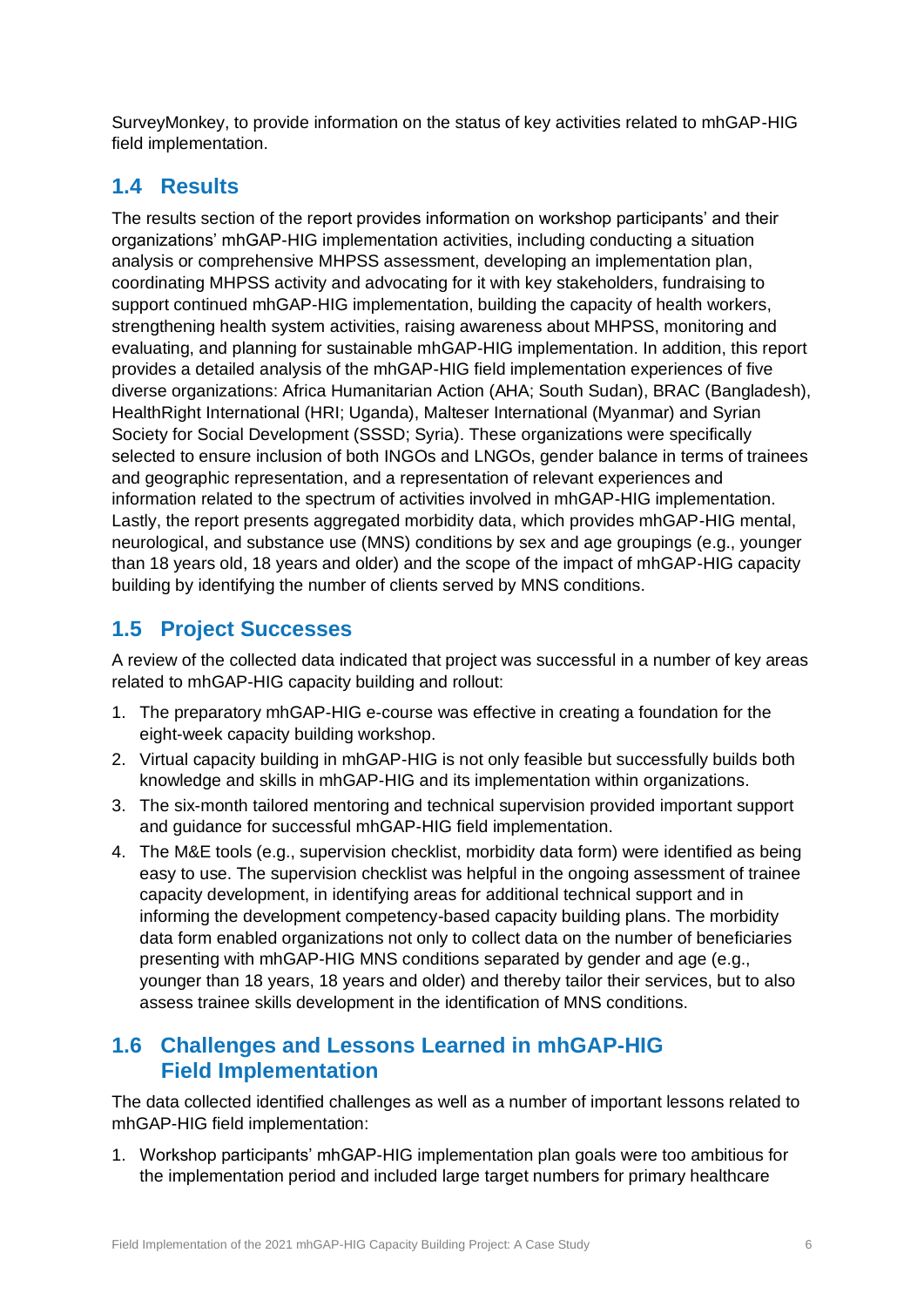(PHC) providers trained, for service users and for the completion of the supervision of trained PHC providers in a short period of time.

- 2. For some organizations, the M&E plan included inappropriate means of verification. There also was a lack of alignment with the implementation plan in that not all proposed activities had corresponding indicators and targets.
- 3. A lack of financial, logistical and/or human resources hindered organizations' mhGAP-HIG capacity building training implementation.
- 4. The selection of training participants resulted in specific capacity building challenges. For example, training professionals with varied backgrounds resulted in difficulties with adapting the training to meet the training needs of all participants, and including trainees from various organizations created challenges in terms of providing follow-up and supervision, including the need to travel to multiple supervisee sites and the travel time involved.
- 5. Workshop participants requested specific guidance related to the implementation of remote supervision and the use of M&E tools.
- 6. Stakeholder priorities and lack of support affected the implementation of mhGAP-HIG capacity building trainings.
- 7. Challenges in the availability of psychotropic medication had implications for the implementation of mhGAP-HIG pharmacological interventions within health facilities.
- 8. Socio-political factors (e.g., COVID-19, political instability) and cultural factors (e.g., stigma associated with mental illness) affected the implementation of mhGAP-HIG within health facilities and created challenges in access to services.
- 9. Inadequate infrastructure, including inferior roads and poor internet connectivity, resulted in challenges in the delivery of in-person and remote supervision.
- 10. Some workshop participants did not engage in the technical support requirements for the capacity building project. Seven workshop participants failed to meet the supervision and mentoring requirements of the project and either did not attend the supervision and/or community of practice (COP) webinars, or only attended a limited number, all of which were important components of the capacity building and field implementation aspects of the project.

### <span id="page-6-0"></span>**1.7 Recommendations**

- 1. mhGAP-HIG capacity building training recommendations
	- Consider the advantages and disadvantages of future in-person and remote mhGAP-HIG capacity building training, as some participants reported a preference for inperson training.
	- Continue implementation of the six-module preparatory mhGAP-HIG course.
	- Provide additional teaching and training on the supervision tools, and specific training on providing remote supervision.
	- For workshop participants who do not have a medical background, identify an appropriate co-facilitator who can train on mhGAP-HIG pharmacological interventions as early as possible in the capacity building workshop (e.g., during implementation of the TOTS) so as to prevent potential delay in mhGAP-HIG rollout.
	- Consider implementing refresher training for workshop participants that includes not only the relevant topics and skills that should be reviewed to further capacity development, but also examines challenges in mhGAP-HIG field implementation that can be addressed through additional technical support.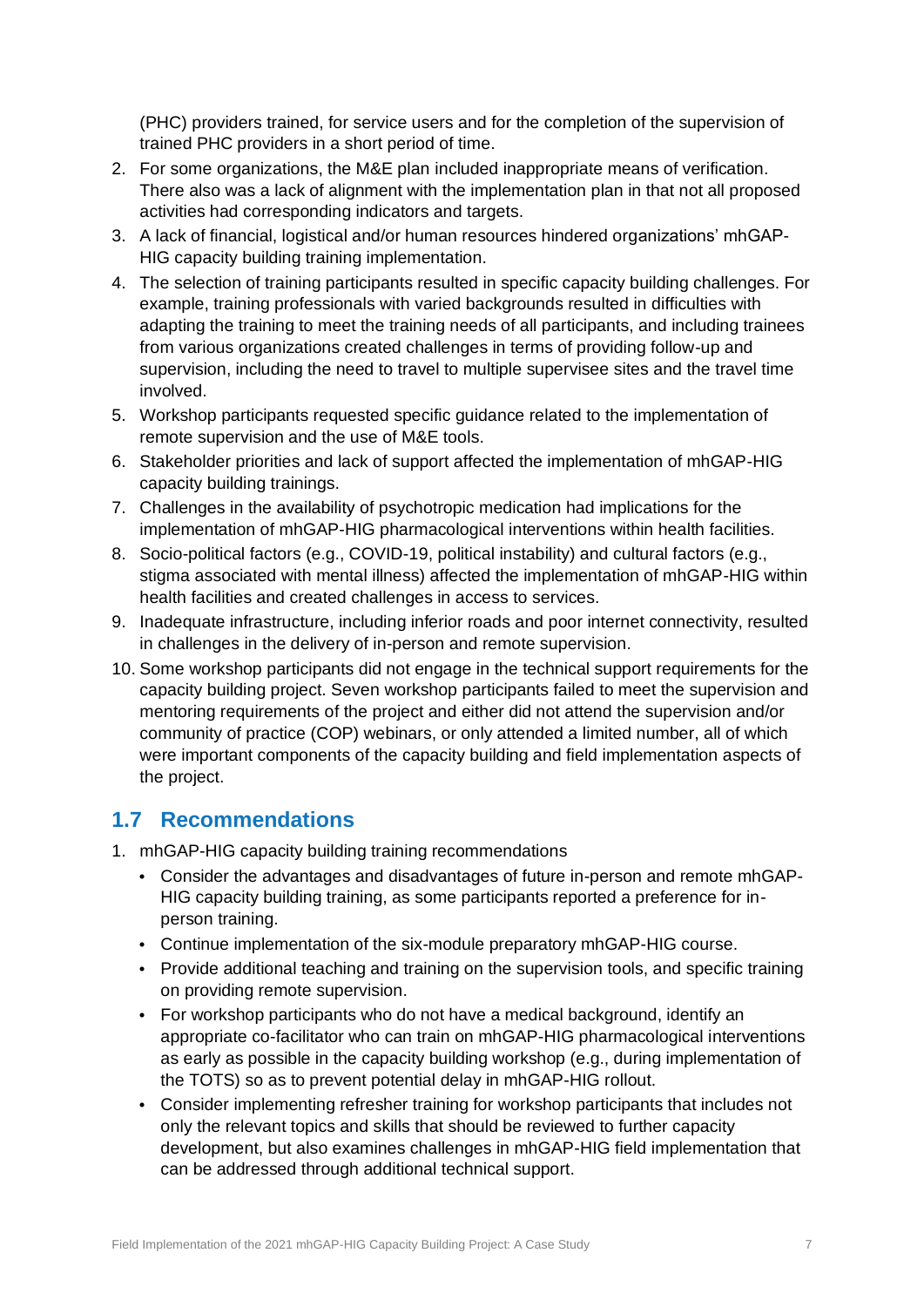- Consider a regional approach for future mhGAP-HIG capacity building workshops, as this may facilitate adapting the training to a particular culture and context, and allow for the training to take place in participants' native language, thereby making it more accessible.
- 2. Supervision and the community of practice recommendations
	- Consider making supervision and COP webinar participation an explicit and compulsory component of the mhGAP-HIG capacity building project, to improve participation.
	- Continue use of the supervision checklist, as it provides a structured and systematic approach in assessing trainee capacity development and in informing the development of competency-based supervision plans.
- 3. mhGAP-HIG field implementation recommendations
	- Continue use of the implementation plan to support mhGAP-HIG field implementation, as it guided workshop participants in developing an implementation framework that included specific activities and an anticipated timeline for the clinical and operationalization components of mhGAP-HIG implementation.
	- Continue disseminating the mhGAP-HIG training slides to workshop participants, who reported these were helpful for their own training sessions, while International Medical Corps noted that the majority of participants had adapted and translated the slides.
	- Continue implementation of the training needs assessment, role plays, case simulations and case examples from the field.
	- Ensure that workshop participants are developing a realistic mhGAP-HIG training agenda, through supervision and technical support.
	- Develop a competency-based supervision plan in collaboration with trainees that details frequency and duration of supervision, mode of communication (e.g., inperson, online, phone) and modality (e.g., group, individual) in addition to capacity development goals. The plan should be shared with the International Medical Corps Capacity Building Specialist for review and feedback.
	- Train on mhGAP-HIG conditions that are addressed through psychosocial interventions (e.g., acute stress, grief and other significant mental health complaints) in contexts where psychotropic medication is limited or inaccessible.
	- Continue use of the morbidity data collection form, as it provides data on presenting mhGAP-HIG MNS conditions that organizations can use to tailor their interventions. Furthermore, the data represent the scope of the impact of mhGAP-HIG capacity building, in that it identifies number clients served by MNS conditions.
	- Consider implementing a formal memorandum of understanding and regular briefings with workshop participants' organizations, to promote continued support for and investment in the mhGAP-HIG Capacity Building project.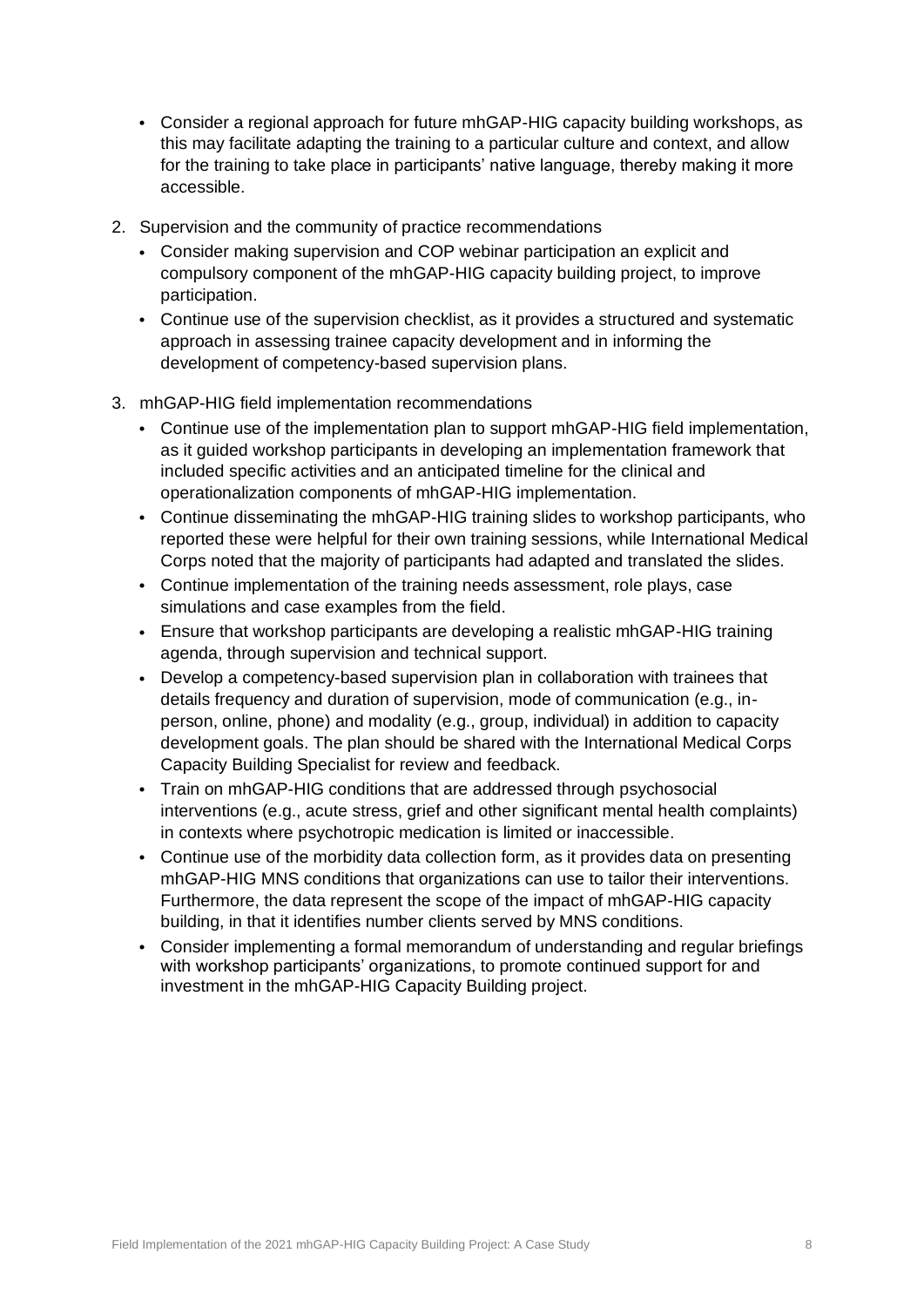# <span id="page-8-0"></span>**2. Background to the Project**

Mental health conditions affect one in four people during their lifetime, and populations in humanitarian contexts are especially at risk, due to increased exposure to violence and adversity; loss of homes, livelihoods and social support systems; and stressors related to displacement. The availability of mental health professionals qualified to offer vital MHPSS services remains a critical gap in humanitarian settings. A key strategy for addressing this treatment gap involves integrating mental health care in general healthcare, and training non-mental health specialists to offer psychosocial and basic psychological support, and to manage priority mental health conditions.

The "Strengthening Organizational Capacity for Delivery of Mental Health and Psychosocial Support Services in Humanitarian Settings through Training and Mentoring" project was funded by USAID's Bureau for Humanitarian Assistance (BHA), building on previous efforts led by the World Health Organization (WHO), with International Medical Corps as a partner and the United Nations High Commissioner for Refugees (UNHCR) supporting the implementation of the capacity building workshop. Its goal is to boost leadership and the capacity to implement integrated mental health programs in emergencies within humanitarian organizations.

In 2015, WHO and UNHCR released the mhGAP Humanitarian Intervention Guide (mhGAP-HIG) and in 2018 an mhGAP Operations Manual to support its rollout. Also in 2018, International Medical Corps, in collaboration with WHO and other agencies, released an accepted framework for mental health integration, and an online toolkit for integrating mental health programs in general healthcare in humanitarian settings, to strengthen operationalization beyond the clinical capacity component. The framework was intentionally designed to reinforce and complement the guidance provided in the mhGAP Operations Manual.

In October 2020, International Medical Corps launched a two-year project to strengthen organizational capacity for delivering MHPSS services in humanitarian settings through training and mentoring. The project built on International Medical Corps' previous work with mental health integration efforts utilizing the WHO mhGAP program approach, and including mhGAP-HIG and complementary resources. The training workshop and technical support aimed to develop capacity in two ways: 1) train humanitarian workers in using the mhGAP-HIG, and 2) improve the utilization of mhGAP-HIG and associated tools within humanitarian health programming for effective operationalization (including monitoring, supervision, organization of services and integration into existing systems of care).

The eight-week virtual workshop covered: a) mhGAP-HIG project design and service implementation; and b) mhGAP-HIG TOTS in clinical assessment and management of MNS conditions. The workshop was followed by a six-month capacity building phase in which trainees implemented mhGAP-HIG within their organizations or partner organizations, with tailored mentoring and technical supervision from International Medical Corps to support successful mhGAP-HIG rollout. In addition, to facilitate peer exchange and learning, COP webinars were held throughout this phase for the trainees to share lessons learned among each other, and to learn best practices on various aspects of MHPSS programming and mhGAP implementation from experts in the field.1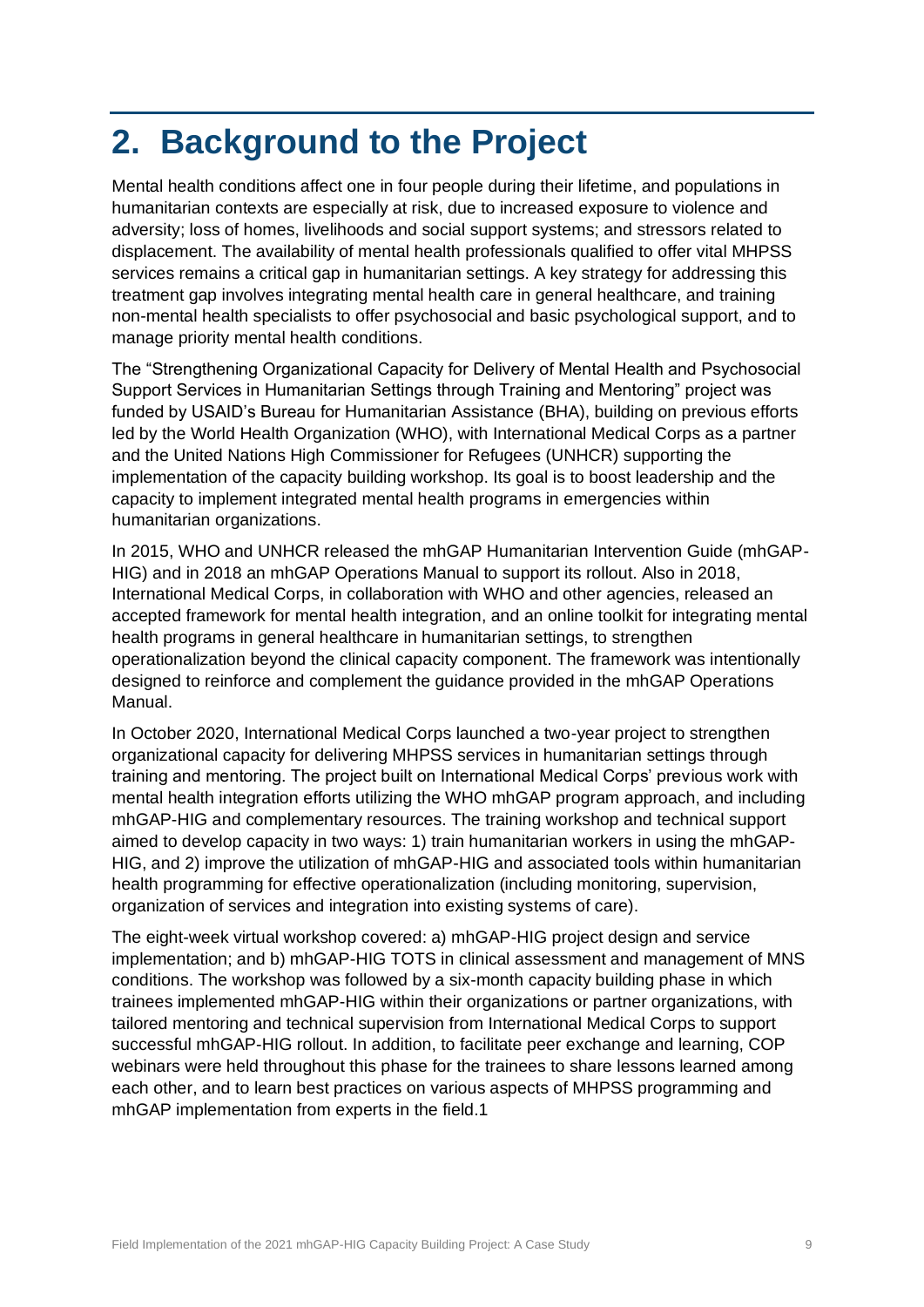# <span id="page-9-0"></span>**3. Methodology**

### <span id="page-9-1"></span>**3.1 mhGAP-HIG Training of Trainers and Supervisors Methodology**

#### <span id="page-9-2"></span>**3.1.1 Participant selection**

In January 2021, the project team released a global announcement introducing the 2021 mhGAP-HIG Capacity Building Workshop, detailing the criteria and qualifications for participation, and soliciting applications through an online form. Outreach resulted in nearly 240 applications from various organizations around the world.

The project team conducted participant selection through a two-step process. In the first round, a brief application form gauged organizational capacity, experience, commitment and dedicated funding for integrating mhGAP-HIG into organizations' programs and services. Through this step, the project team identified 23 promising organizations. The shortlisted organizations were then contacted to propose one to two participants who met the minimum selection criteria and addressed the following points in the second-round application form.

- All nominated candidates were required to be mental health professionals, possessing an advanced degree in one of the following: psychology, counselling, social work, psychiatric nursing or another related mental health field. Medical doctors were required to possess training in psychiatry. This requirement was based on the lessons learned from the previous workshops, to ensure that all participants would have a baseline understanding of mental health care, and be able to successfully undertake training of trainers on clinical modules.
- All nominated candidates were required to have a general level of English proficiency (both verbal and reading), as the workshop would be conducted in English only, with no synchronous translation available, due to the virtual format and other constraints.
- A draft mhGAP-HIG rollout plan was requested, which would include building capacity of general healthcare workers in nonspecialized health settings in humanitarian contexts to close the mental health treatment gap.
- Applicants were asked to submit documentation to ensure the proposed rollout went beyond just training staff or partners, and indicated a clear plan to integrate mhGAP-HIG into their own or into partners' ongoing health or health-focused programs in the July to December 2021 timeframe, as this was an integral component of the post-workshop capacity building phase.
- Applicants were asked to demonstrate organizational leadership commitment and support for their participation, and the post-workshop rollout and integration of mhGAP. They needed to confirm that either existing or anticipated funds and other resources were in place to implement the integration of mhGAP-HIG.
- Unlike previous similar initiatives that tended to focus on international non-governmental organizations (INGO), which typically have substantial financial and technical resources, this project prioritized engaging participants from local non-governmental organizations (LNGOs), to ensure local ownership, sustainability and organizational strengthening, and to enable learning related to mhGAP-HIG implementation by LNGOs. These organizations were identified through outreach to local partners of UN agencies and INGOs.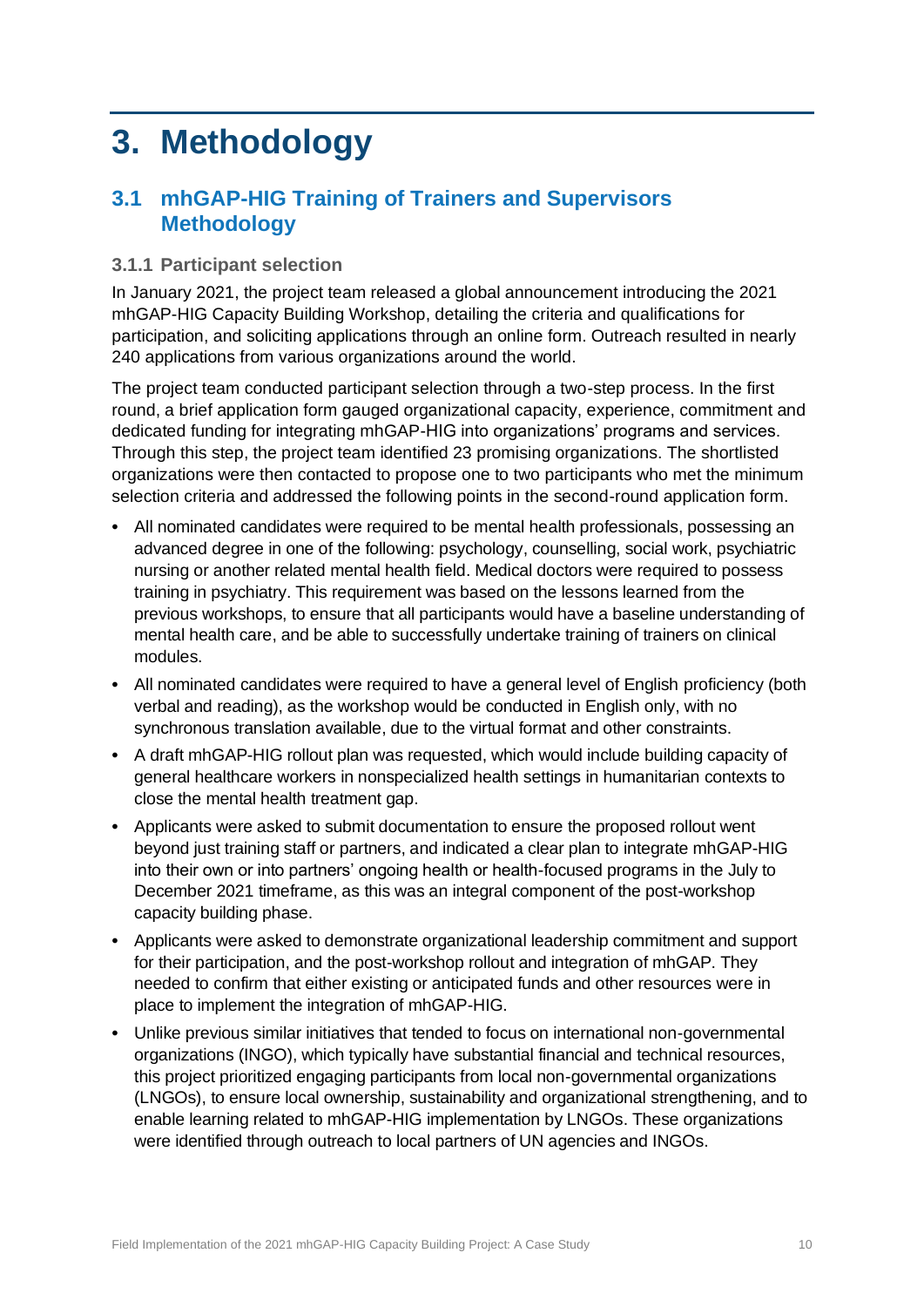Twenty-four participants (8 female, 16 male) enrolled in the program, representing 17 countries across Africa, the Middle East, Southeast Asia and Latin America. They represented 11 LNGOs and 10 INGOs. The following table represents the list of participating organizations.

|                | <b>Organization</b><br><b>Local NGOs</b>              | <b>Number of</b><br>participants |                | <b>Organization</b><br><b>International NGOs</b> | <b>Number of</b><br>participants |
|----------------|-------------------------------------------------------|----------------------------------|----------------|--------------------------------------------------|----------------------------------|
| 1 <sub>1</sub> | Africa Humanitarian Action*<br>(Rwanda & South Sudan) | 2                                | 1 <sub>1</sub> | <b>Action Against Hunger</b><br>(Bangladesh)     | 1                                |
| 2.             | AIC Health Ministries (Kenya)                         | 1                                | 2.             | COOPI (Niger)                                    | 1                                |
| 3.             | Al-Birr (Syria)                                       | 1                                | 3.             | HealthRight International<br>(Uganda)            | 1                                |
| 4.             | ARRA (Ethiopia)                                       | 1                                | 4.             | Humanity & Inclusion<br>(Yemen)                  | $\mathfrak{p}$                   |
| 5.             | <b>Belize West Regional Hospital</b>                  | 1                                | 5.             | IOM (Bangladesh)                                 | 1                                |
| 6.             | BRAC (Bangladesh)                                     | 1                                | 6.             | IRC (Libya & Somalia)                            | 2                                |
| 7.             | Red Cross Kenya                                       | $\mathbf{1}$                     | 7 <sub>1</sub> | Malteser International<br>(Myanmar)              | 1                                |
| 8.             | Society for Pre and Post Natal<br>Services (Zimbabwe) | 1                                | 8.             | Medecins du Monde France<br>(Nigeria)            | 1                                |
| 9.             | Syrian Society for Social<br>Development              | 1                                | 9.             | MSF Paris (Libya)                                | 1                                |
|                | 10. Tanzania Red Cross Society                        | 1                                |                | 10. World Vision (DRC)                           | 1                                |
|                | 11. Viyan Organization*<br>(Iraq & Syria)             | 1                                |                |                                                  |                                  |
|                | <b>Total LNGO participants</b>                        | 12                               |                | <b>Total INGO participants</b>                   | 12                               |

#### **Table 1: List of Participating Organizations**

*\*AHA began as a local NGO in Rwanda and Viyan as a local NGO in Iraq.*

#### <span id="page-10-0"></span>**3.1.2 Workshop implementation**

Before implementation of the workshop, we conducted a training needs assessment (TNA) to learn more about the organizational and individual needs for mental health integration knowledge and experience, and to ensure that the training would meet the needs of the participants.

Due to the COVID-19 pandemic, the mhGAP-HIG Capacity Building workshop was adapted to a virtual format and conducted online over an eight-week period between April 19 and June 9, 2021. Each week, two live Zoom sessions of about 1.5–2 hours were held. The rest of the content was shared with participants asynchronously through the Instructure Canvas e-learning platform, requiring participants to devote another 1.5–3 hours on self-guided asynchronous learning, discussion boards, and group and individual assignments.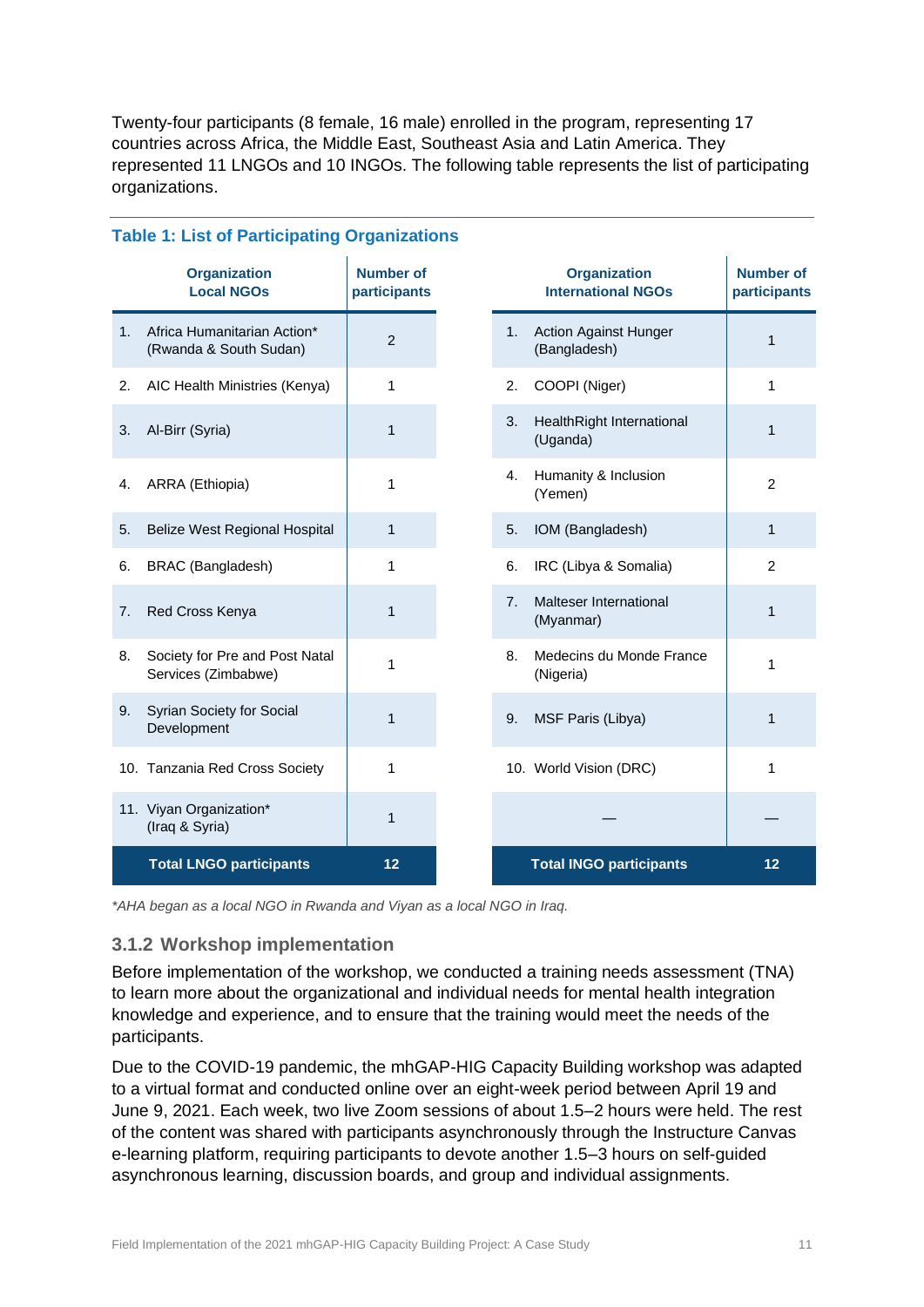The workshop integrated the following practices and activities to support learning.

- Training methods and skills:
	- An overview of training methods and guidelines was provided, including on basic training preparation and delivery skills, selecting participants and common challenges faced by trainers.
	- To ensure that all participants had equal opportunity to practice skills in designing and delivering training, participants were contacted one week before the start of the workshop, assigned a clinical module and asked to prepare a 10-minute training activity in how they would teach their assigned module to others.
- Given the time limitation during the live sessions, case simulations were conducted asynchronously as individual or group homework assignments. In live sessions, 30-minute introductions by the trainers were given, to provide an overview of the case simulation topics and explain the instructions. Participants were assigned at the beginning to groups in which they remained for the duration of the six weeks.
- Role playing was incorporated by trainers, to increase engagement.
- Based on a mid-term pulse-check survey, optional "office hours" were introduced during which participants could virtually "drop in" and ask questions.
- Clear instructions and ample lead time were provided to participants to prepare for TOTS, case simulations and other activities.
- Clinical and implementation modules were linked, to round out the learning experience.
- Participants were assigned to groups based on diverse backgrounds (professional background, experience with mhGAP, prior training experience, etc.), to facilitate peer-topeer learning.

In previous mhGAP-HIG Capacity Building workshops, many selected participants had no prior training or experience with mhGAP-HIG. As a result, International Medical Corps decided to implement an innovative pre-workshop preparatory phase designed to introduce the basics of mhGAP-HIG for participants who had not yet attended relevant training, so that all participants were prepared and confident to undertake the TOTS workshop. The preparatory phase was conducted online and took place between March 29 and April 18, 2021. This six-module preparatory e-course, accessed through the Instructure Canvas elearning platform, was self-guided and self-paced. Participants completed the course on their own time, within three weeks of the start of the main workshop. The e-course modules included weekly lectures in the form of brief pre-recorded videos, flash cards, quizzes and discussion boards. In addition, participants were given the option of joining weekly live sessions via Zoom to participate in discussions in lieu of responding to the discussion boards on the e-learning platform.

#### <span id="page-11-0"></span>**3.1.3 Test of participant knowledge**

Participants were asked to complete pre-test (after completion of the preparatory phase and before Session 1 of the workshop) and post-test (following the final session) questionnaires measuring knowledge of clinical, theoretical and implementation components of mhGAP-HIG. The tests were conducted online via SurveyMonkey, and designed with both multiple choice and fill-in-the-blank or open-format response items. The test, which included four items on mental health integration, tested knowledge of implementation (described in the International Medical Corps Toolkit and mhGAP Operations manual), and contained 13 multiple choice items on clinical components of mhGAP-HIG, two case examples where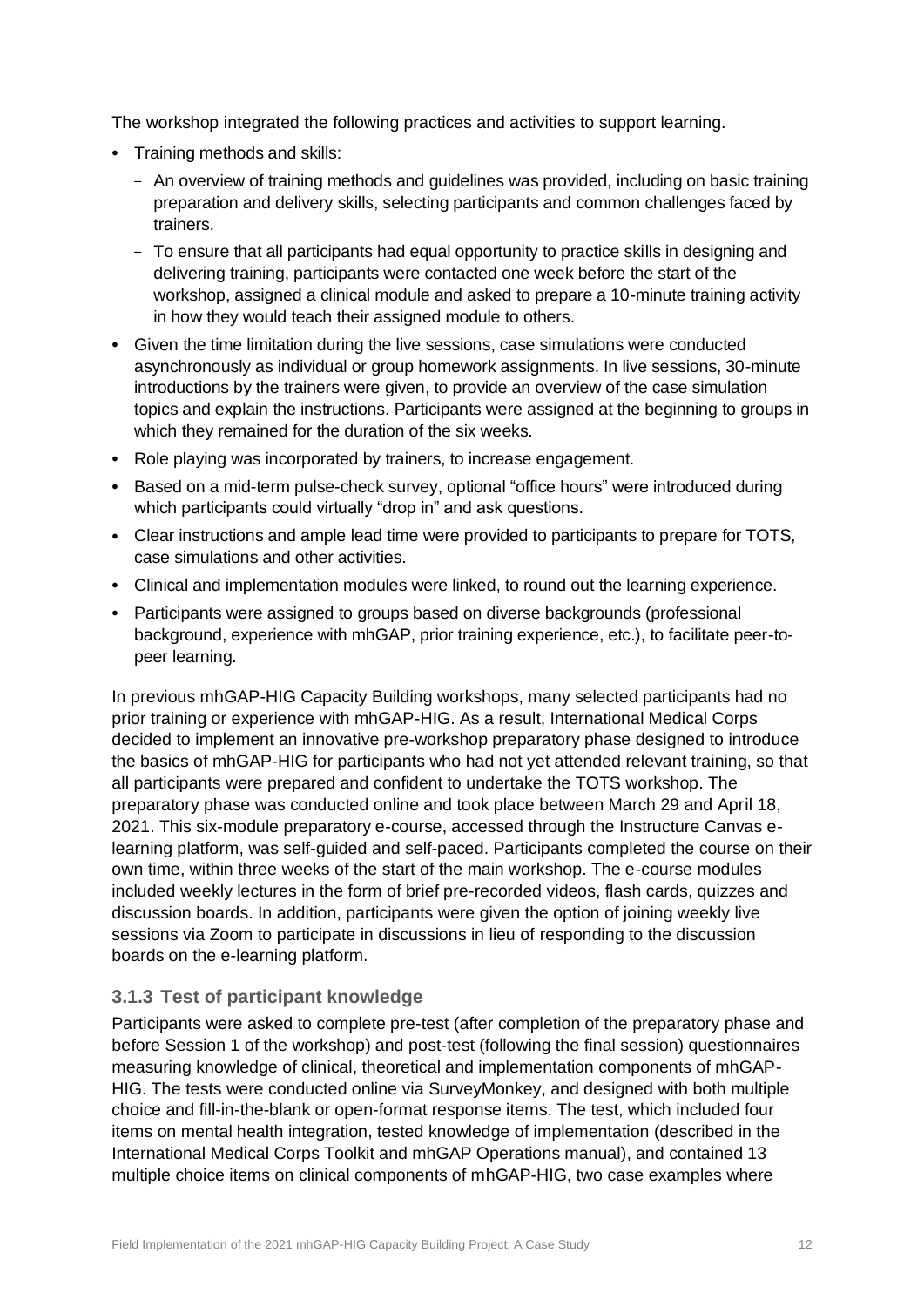participants needed to correctly identify the mhGAP-HIG condition and five items measuring perceived confidence and skills in mhGAP-HIG. Participants displayed significant increases  $(+13%)$  in knowledge from pre-test (M =74%) to post-test (M = 84 %), with particular gains noted for questions addressing the planning and implementation of mhGAP-HIG and identification and management of mhGAP-HIG conditions.

#### <span id="page-12-0"></span>**3.1.4 Workshop evaluation**

Participants completed a workshop evaluation in which they were asked to rate each training component on a Likert-scale out of 10 points, and were also invited to provide, through an open-response format, suggestions for improvements to content and delivery of course material. The questionnaire was administered online via SurveyMonkey, and the responses were collected anonymously. Nearly 80% of the participants (19 out of 24) responded to the workshop evaluation survey and, overall, participants rated the course on average as 9 out of 10.

# <span id="page-12-1"></span>**3.2 mhGAP-HIG Implementation Methodology**

The mhGAP-HIG Capacity Building workshop was followed by a six-month capacity building phase in which organizations implemented mhGAP-HIG with tailored mentoring and technical supervision from International Medical Corps to support successful mhGAP-HIG rollout and broader mental health integration efforts. Mentoring and technical supervision were provided by the International Medical Corps Capacity Building Specialist—a psychiatrist with extensive and long-term experience in mhGAP rollout.

#### <span id="page-12-2"></span>**3.2.1 Implementation plans**

As a first step to facilitate mhGAP-HIG implementation, each trainee developed an action plan for mhGAP-HIG training and supervision rollout to general healthcare providers, as well as a plan for the operationalization of mhGAP-HIG in their organization or their partner organization(s). Both plans were key in helping trainees develop an implementation framework that included specific activities and an anticipated timeline for the clinical and operationalization components of mhGAP-HIG implementation.

The action plan addressed key aspects of training and supervision implementation. These included determining the need for mhGAP-HIG training, a description of the trainer's professional background, the number and professional background of trainees and the time period for training and supervision. The operationalization plan addressed the following aspects related to the successful integration of mhGAP-HIG into the trainee's organization or their partner organization(s): conducting a situation analysis, adaptation of materials, establishment of an operations team, advocacy, coordination with other stakeholders and fundraising to support sustainable mhGAP-HIG implementation. The International Medical Corps Capacity Building Specialist reviewed and provided feedback and guidance on both the action plan for mhGAP-HIG training and supervision, and the plan for the operationalization of mhGAP-HIG in organizations.

#### <span id="page-12-3"></span>**3.2.2 Supervision, community of practice and ongoing technical support**

Shortly after the conclusion of the mhGAP-HIG Capacity Building workshop, the International Medical Corps Capacity Building Specialist facilitated a supervision launch meeting to orient the trainees to the mhGAP-HIG implementation phase. The orientation session supplemented the workshop module on supervision, and reviewed existing guidance tools on supervision for mhGAP-HIG and mental health integration efforts (e.g., WHO mhGAP-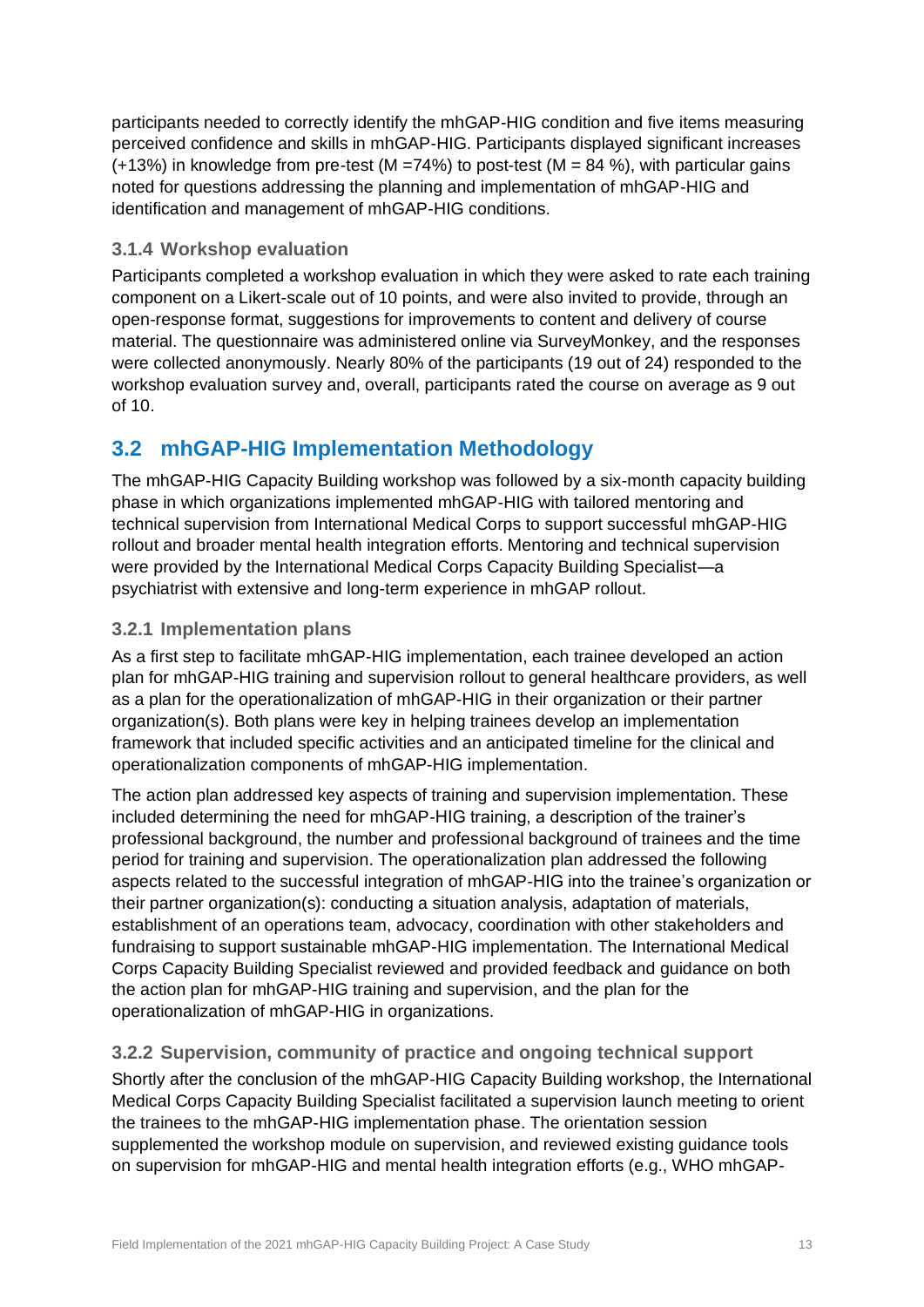HIG, WHO mhGAP Operations Manual, International Medical Corps' Mental Health Integration Toolkit and IFRC's Clinical Supervision: The Missing Link) and the goals of mhGAP-HIG supervision. It also provided an overview of models of supervision, and discussed in-person and virtual supervision and best practices in supervision, including addressing supervision challenges. Lastly, the meeting also provided trainees with an overview of the technical assistance available to them during the six-month capacity building phase, and expectations related to their attending supervision and COP webinars. Trainees were incentivized to complete these capacity building requirements with the opportunity to receive a certificate confirming their participation in the supervision phase.

All trainees received one-on-one-supervision on an as-needed basis from the International Medical Corps Capacity Building Specialist from July 1 until December 31, 2021. Most trainees received an average of four supervision sessions. The goal of supervision was to help participants practice skills learned during the workshop on training general healthcare providers, and with operationalizing mhGAP-HIG in their selected settings. Questions addressed were related to seeking guidance on implementing mhGAP-HIG training and supervision (particularly related to providing remote supervision), the completion of M&E tools, and the supervision checklist and context-specific challenges (e.g., how to manage a large volume of cases, lack of organizational support for the implementation of mhGAP-HIG training, lack of funding to support training implementation).

In addition, to facilitate peer exchange and learning, COP webinars were held throughout this phase for trainees, enabling them to share lessons learned and learn best practices on various aspects of MHPSS programming and mhGAP implementation from experts in the field. Six COP webinars were implemented on the following topics:

- 1. Addressing critiques and divergent perspectives about mhGAP;
- 2. Improving access to psychosocial and psychological interventions;
- 3. Remote consideration in training and supervision;
- 4. Strengthening community-based MHPSS referrals and follow-up for more effective MHPSS services;
- 5. Strengthening mental health services at the community level; and
- 6. Supervision challenges and best practices.

Trainees were expected to attend a minimum of three COP webinars and complete a minimum of four supervision sessions to meet the requirements of the project and receive a certificate of completion.

#### <span id="page-13-0"></span>**3.2.3 Implementation data collection**

Data on the implementation of mhGAP-HIG within organizations was collected through various means:

- 1. Workshop participants submitted training reports detailing their implementation of mhGAP-HIG training to healthcare providers within their or partner organization(s).
- 2. Workshop participants completed a Supervision Checklist document following each supervision meeting with their trainee(s). The checklist, a newly implemented tool that was not used in previous mhGAP-HIG capacity building workshops, is a competencybased assessment tool that allows for a structured and systematic way to assess how trainees are applying the knowledge and skills taught during the mhGAP-HIG training. It evaluates clinical competency (e.g., communication, assessment, management and referral skills) and assesses various aspects of MHPSS integration (e.g., community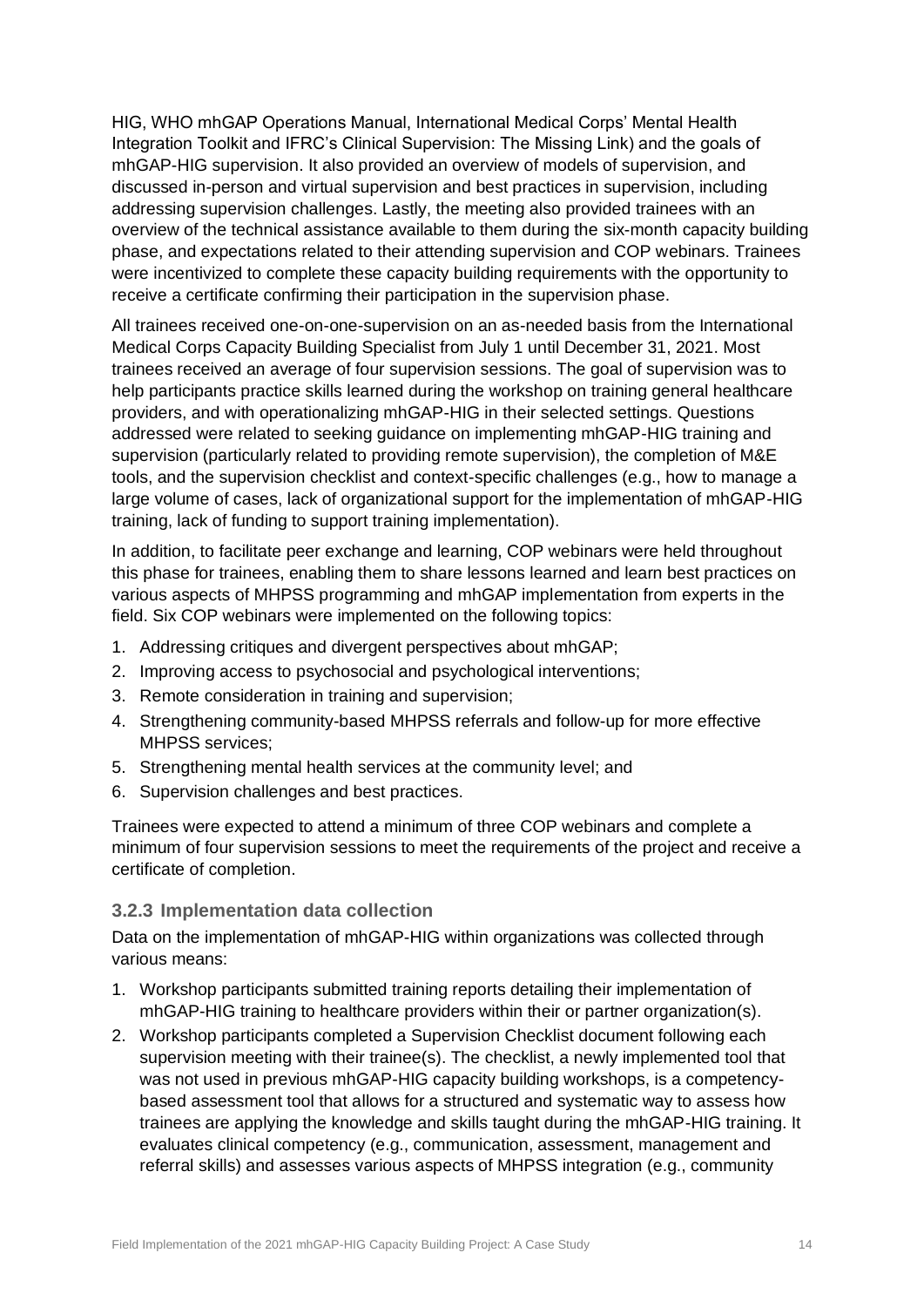sensitization activities, integration of psychotropic medications in pharmacy, MHPSS documentation tools integrated into recordkeeping, promotion of human rights). The checklist identified gaps and areas for additional learning and skills-building, and enabled users to monitor for overall capacity development over the course of the implementation phase. Participants shared this supervision data with the International Medical Corps Capacity Building Specialist.

- 3. Workshop participants recorded the number of beneficiaries assessed and managed by the trained mhGAP-HIG health service providers on a monthly basis, using a morbidity data collection form. The form detailed the number of beneficiaries presenting with mhGAP-HIG mental health conditions, separated by gender and age (e.g., younger than 18 years old, and 18 years and older).
- 4. The International Medical Corps Capacity Building Specialist maintained a supervision log that documented not only the date and time of each supervision encounter with workshop participants, but—more importantly—the content discussed and guidance provided. The log therefore served as one record of challenges, barriers, successes, trainee questions and guidance provided related to implementation.

# <span id="page-14-0"></span>**3.3 Case Study Methodology**

#### <span id="page-14-1"></span>**3.3.1 Case study objective and questions**

The overall objective of the case study is to review and document the field implementation of the mhGAP-HIG capacity building program. The case study reviews data collected for all activities relevant to mhGAP-HIG implementation, including MHPSS system strengthening, advocacy, mhGAP-HIG rollout training, mhGAP-HIG supervision, community-based activities such as awareness raising, and MHPSS service delivery.

The case study seeks to specifically address the following two questions while generating recommendations for future mhGAP-HIG capacity building and implementation initiatives.

- 1. To what extent did mhGAP-HIG capacity building activities lead to improved coverage and quality of mhGAP-HIG services implemented in new or ongoing responses?
- 2. What unique needs and challenges face both INGO and LNGOs in implementing mhGAP-HIG?

#### <span id="page-14-2"></span>**3.3.2 Case study data collection**

The case study reviews all data collected from participating organizations to document challenges and lessons learned related to mhGAP-HIG field implementation and to generate recommendations. However, five diverse organizations in particular were selected to inform the case study: Africa Humanitarian Action (AHA, South Sudan), BRAC (Bangladesh), HealthRight International (HRI, Uganda), Malteser International (Myanmar) and Syrian Society for Social Development (SSSD, Syria). Selection criteria focused on including INGOs and LNGOs, on gender balance in terms of trainees, on geographic representation and on best capturing relevant experiences and information related to the spectrum of activities involved in mhGAP-HIG implementation.

The case study utilized data derived from key informant interviews (KIIs) and a survey.

1. KIIs were designed to be implemented with workshop participants and one healthcare staff that they trained, and were administered at the completion of the six-month technical support and mentoring phase of the implementation. Interviews were carried out remotely using Microsoft Teams or WhatsApp. Of the 21 organizations that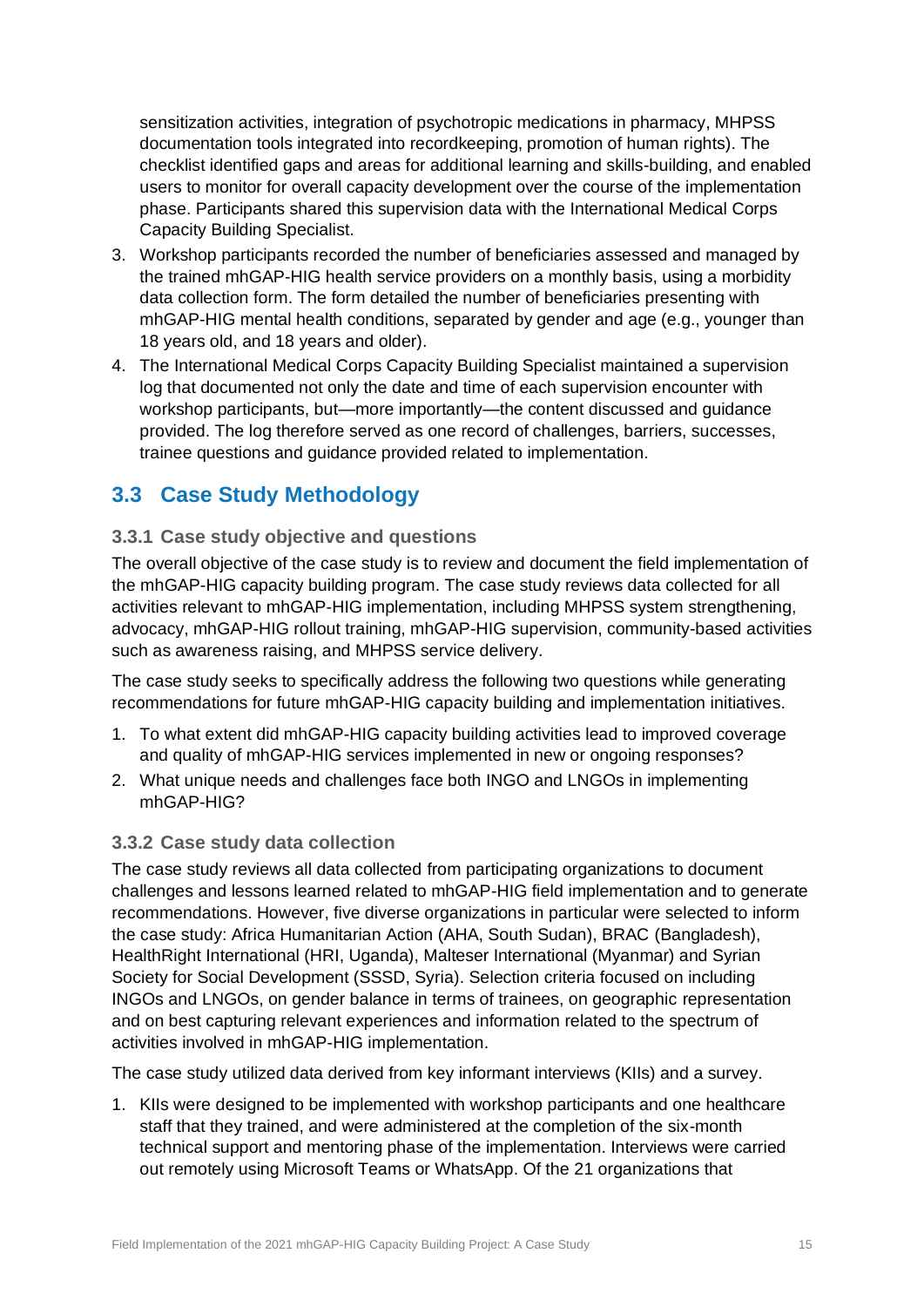participated in the capacity building workshop, KIIs were collected from eight organizations: AHA, AIC Health Ministries (AICHM, Kenya), BRAC, Humanity & Inclusion (HI, Yemen), HRI, Malteser International, Society for Pre and Post Natal Services (SPANS, Zimbabwe) and SSSD. These organizations were selected in an effort to have broad geographic representation and to capture a range of mhGAP-HIG field implementation experiences.

2. At the completion of the project implementation period, workshop participants were invited to complete a survey, administered through SurveyMonkey, to provide information on the status of key activities related to the implementation of mhGAP-HIG within organizations. Activities assessed included conducting a situation analysis or comprehensive MHPSS assessment, developing an implementation plan, coordinating MHPSS activity and advocating for it with key stakeholders, fundraising to support continued mhGAP-HIG implementation, capacity building of health workers, strengthening health system activities, raising awareness about MHPSS, monitoring and evaluation, and planning for sustainable mhGAP-HIG implementation. The survey included a rating for each activity: 1. The activity is taking place or complete; 2. The activity is partially taking place or incomplete; and 3. The activity is not taking place [yet]. Open-response questions allowed respondents to provide narrative information on activity implementation, including any challenges or barriers to implementation. Of the 24 trainees that participated in the project, eight (33%) completed the survey. Although a response rate of 33% is not representative of the trainee group, the survey data can be used to identify trends as well as context-specific information related to the implementation of mhGAP-HIG that can be applied to future implementation of mhGAP-HIG capacity building trainings.

# <span id="page-15-0"></span>**3.4 Implementation Results**

#### <span id="page-15-1"></span>**3.4.1 Survey Results**

As indicated above, workshop participants were invited to complete a survey, administered through SurveyMonkey, to provide information on the status of key activities related to the implementation of mhGAP-HIG within organizations.

Detailed survey results are included in Annex 1. Aggregated survey data showed that half the organizations (50%) were either carrying out or had completed a situation analysis, and a majority (62.5%) reported that they were either in the process of or had completed developing an implementation plan that included specifying the financial, human and physical resources needed to implement mhGAP-HIG. In addition, 75% of respondents reported that they had either completed or were in the process of completing mhGAP-HIG manual adaptation (e.g., translation and contextualization).

Regarding coordination with MHPSS working groups (MHPSS WG), ministries of health (MOHs) and other relevant groups, only 30% of respondents indicated that the activity was taking place or had been completed. Another 30% indicated that this activity was partially taking place or incomplete. Data indicated that a majority of organizations had difficulty meeting with key stakeholders, with 75% reporting that this activity was partially taking place, incomplete or not taking place as yet. Similarly, data seemed to suggest that fundraising activities to ensure sustainable implementation of mhGAP-HIG was a challenge, with 62.5% of organizations indicating that this activity was not yet taking place. With regards to establishing a functional referral system, half of the organizations (50%) reported that this activity was partially taking place or incomplete, while 37.5% of the organizations had either established a referral system or were actively engaged in establishing one. A majority of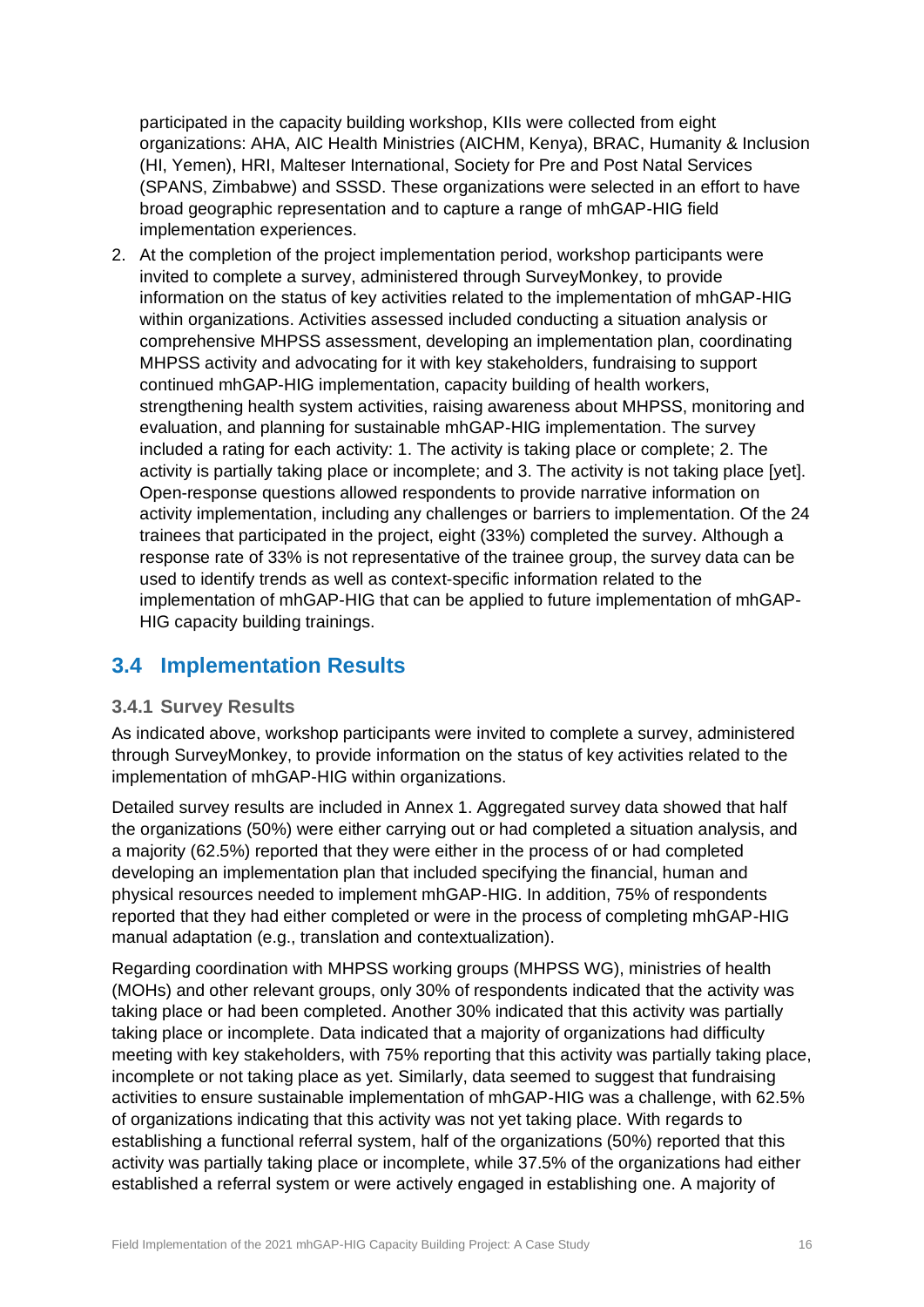respondents (62.5%) were engaging in awareness raising regarding mental health and available services.

Half of the respondents (50%) indicated that mhGAP-HIG adoption by trained health workers was partially taking place or incomplete, and only 37.5% reported that the activity was either taking place or complete. A majority of organizations (62.5%) reported that ensuring access to psychotropic medication (defined as ensuring that at least one medication in each psychotropic medication category is available in supported health facilities) was either taking place or complete, and the remainder indicated that they had not engaged in this activity at the time of completing the survey.

With regards to monitoring and evaluation (M&E) activities, 37.5% of respondents reported that they were collecting key M&E indicators for mhGAP-HIG implementation, while 37.5% reported that this activity was partially taking place or incomplete. However, a majority (62.5%) reported that the data that was collected was used to inform program adjustment and improvements. Data that most organizations were collecting included trainee knowledge (87.5% of organizations), trainee competency (62.5% of organizations) and MNS consultations by diagnosis (62.5% of organizations). Fewer organizations were collecting data on reduced symptoms or improved functioning of service users (25%) and service user satisfaction with mental health care (25%).

A majority of organizations (62.5%) reported that the mhGAP-HIG program did not link to national level mental health programs, policies and priorities, and only 50% of the organizations indicated that the larger healthcare system, organization or staff had adopted mhGAP-HIG. Lastly, a majority of respondents (75%) reported that sustainability of mhGAP-HIG capacity in the organization or setting where the training took place was either partially ensured or incomplete.

# <span id="page-16-0"></span>**3.5 Morbidity Data**

As reported above, workshop participants recorded the number of beneficiaries assessed and managed by the trained mhGAP-HIG health service providers on a monthly basis, using a morbidity data collection form. Of the 21 participating organizations, 10 organizations (47.6%) working in 10 distinct geographic areas submitted morbidity data for one, two or three months of service delivery between September 2021 and January 2022.

The capacity building project resulted in trained healthcare providers implementing mhGAP-HIG in Niamey, Niger; Cox's Bazar, Bangladesh; Kigoma, Tanzania; Tripoli, Libya; Upper Nile, South Sudan; Asosa, Ethiopia; Maiduguri, Nigeria; Raqqa, Syria; Kayin, Myanmar; and Pakwach, Uganda.

Table 2 below provides aggregated morbidity data for males and females for mhGAP-HIG MNS conditions across all 10 organizations and geographic areas, and Table 3 provides aggregated morbidity data by age group (e.g., younger than 18 years of age, 18 years and older) for mhGAP-HIG MNS conditions. As the data indicate, the more common diagnoses for men were other significant mental health complaints (157), epilepsy/seizure (130), acute stress (119) and psychosis (81). For women, the more common presenting problems were other significant mental health complaints (205), acute stress (176), epilepsy/seizure (144), moderate-severe depressive disorder (142) and post-traumatic stress disorder (88). In the 18-years-and-older group, acute stress (261), other significant mental health complaints (252), moderate-severe depressive disorder (175), epilepsy/seizure (162) psychosis (140) and post-traumatic stress disorder (116) were more commonly diagnosed. Lastly, in the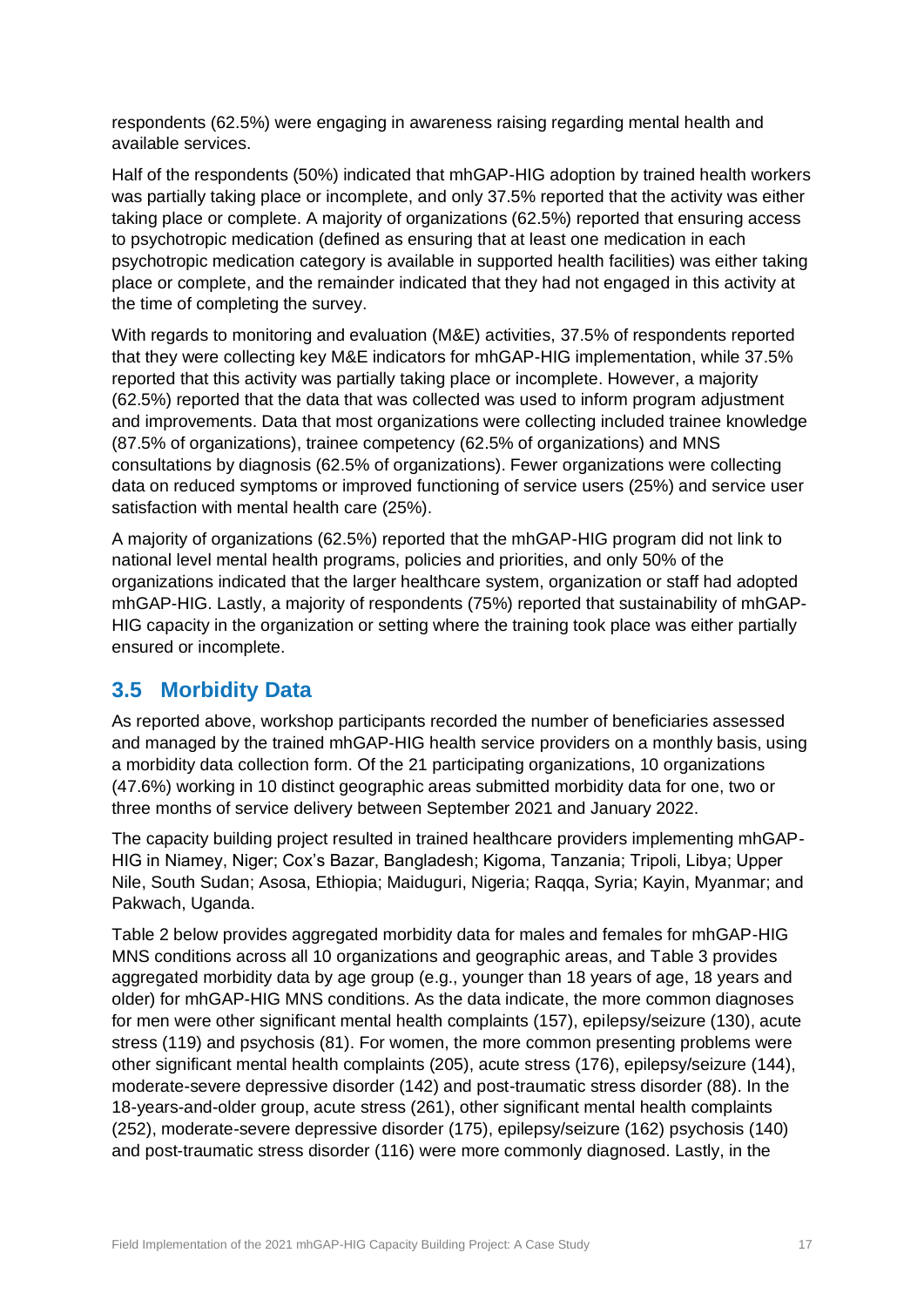younger-than-18 age group, the most common diagnoses were other significant mental health complaints (116) and epilepsy/seizure (112).







#### **Table 3: Aggregated Morbidity Data by Age Group**

#### <span id="page-17-0"></span>**3.6 Implementation Results by Focus Organization**

The following is an overview of each of the five focus organizations, their MHPSS programming and the status of their mhGAP-HIG implementation activities at the conclusion of the mhGAP-HIG Capacity Building project.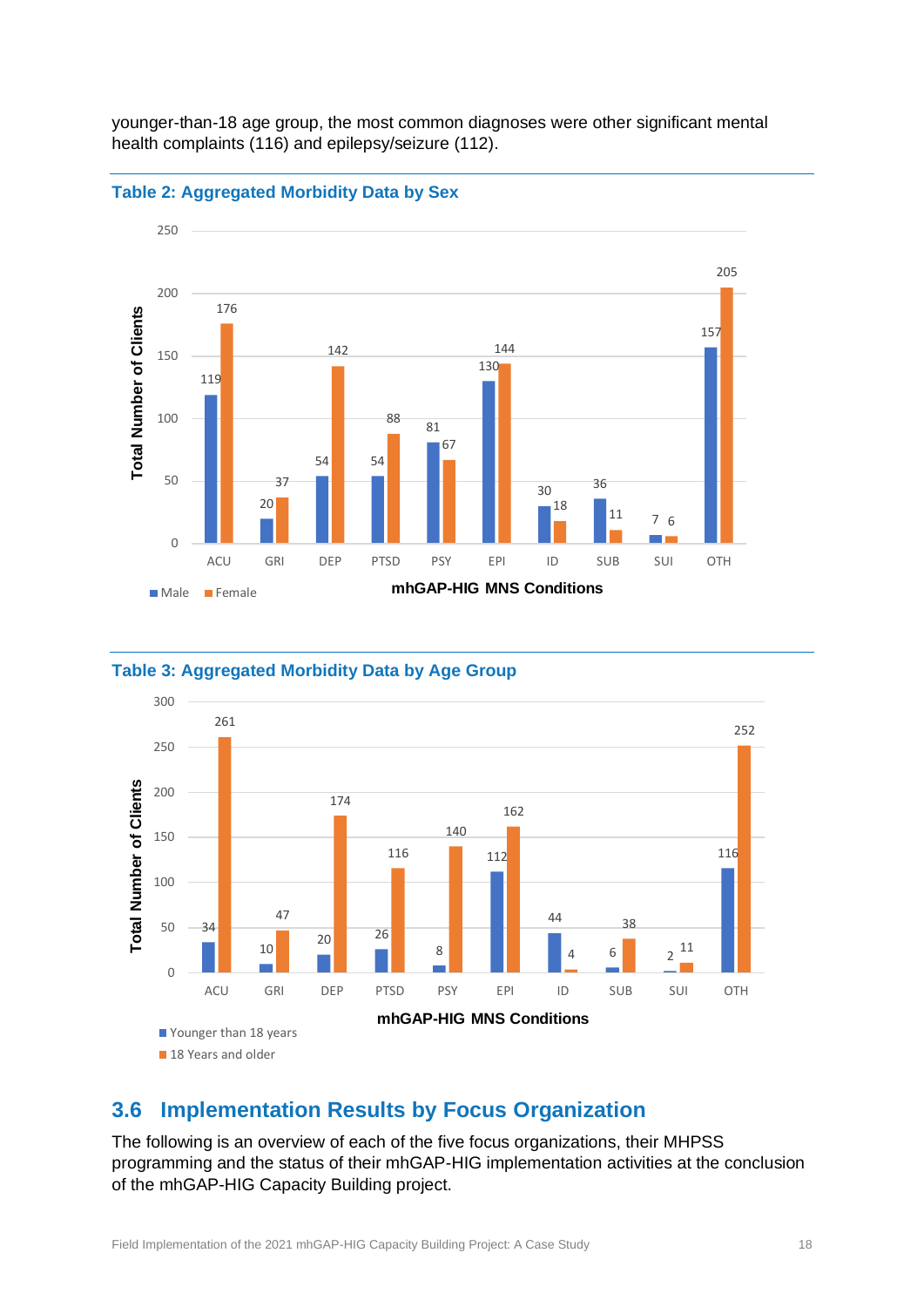#### <span id="page-18-0"></span>**3.6.1 Africa Humanitarian Action (AHA), South Sudan**

AHA has been operational in South Sudan since 2013, in Abiemnhom and Pariang counties in Unity state, providing services to refugees from Sudan, South Sudanese internally displaced persons (IDPs) and host communities around the Ajuong Thok refugee camp. AHA's core intervention areas include health, nutrition and livelihoods. Through funding from the US State Department's Bureau of Population, Refugees and Migration (BPRM), AHA expanded its health programming to integrate MHPSS in Ajuong Thok refugee camp. AHA's MHPSS activities include awareness-raising and sensitization to increase mental health literacy and address stigma related to mental illness; integration of mental health care into health facilities through capacity building of primary healthcare providers using mhGAP-IG and mhGAP-HIG; and home visits for patient follow-up care.

Before implementing the mhGAP-HIG capacity building training, AHA successfully carried out a situation analysis and a needs assessment to identify service gaps and availability of resources (e.g., human resources, psychotropic medication), and adapted the mhGAP-HIG training materials to the South Sudan context.

AHA succeeded in securing funding from UNHCR for the rollout training and supervision, and received support related to logistics and the selection of training participants. The organization completed an in-person mhGAP-HIG training for nine healthcare providers, including staff from the outpatient and inpatient departments, reproductive health, HIV/TB and nutrition. A psychiatric nurse trainee who received the training and completed a KII reported that participants now have the necessary knowledge and skills to identify cases and provide non-pharmacological, psychosocial interventions (e.g., problem solving, psychoeducation). She also reported that she can now facilitate training sessions for religious leaders and traditional healers as part of awareness-raising, is able to link clients to other services as needed and will consult with specialists on more difficult cases.

Following the training, AHA initiated service delivery at Hakima Yakob primary healthcare (PHC) Center in Ajoung Thok refugee camp. AHA reported that the mhGAP-HIG capacity building training resulted in providers having a "different attitude," in that clients are no longer immediately referred to mental health specialists, but are instead being assessed and managed by their PHC provider. In addition, before the training, PHC providers would treat all somatic symptoms with medication, but are now able to recognize psychosomatic symptoms and manage these through psychosocial interventions. Lastly, client satisfaction surveys indicated that the quality of mental health services had improved.

All trained PHC providers received supervision starting in August 2021, which was implemented as a combination of in-person and remote supervision through WhatsApp. The competency-based group and individual supervision took place once per month and as needed (on-call supervision).

M&E activities for rollout training and supervision was being conducted with data collection, including trainee knowledge (e.g., pre-/post-tests), trainee competency, MNS consultations by diagnosis and morbidity data. The collected morbidity data provided information on which conditions were being identified and managed, and helped determine that additional training was needed in identifying suicide. Client satisfaction surveys were also administered during home visits by psychosocial workers who collected feedback, including improvement after treatment.

AHA developed a sustainability plan to ensure the integration of mhGAP-HIG into the health system, which included building local capacity in case identification and management, the referral system and the supply of psychotropic medication. In addition, the plan included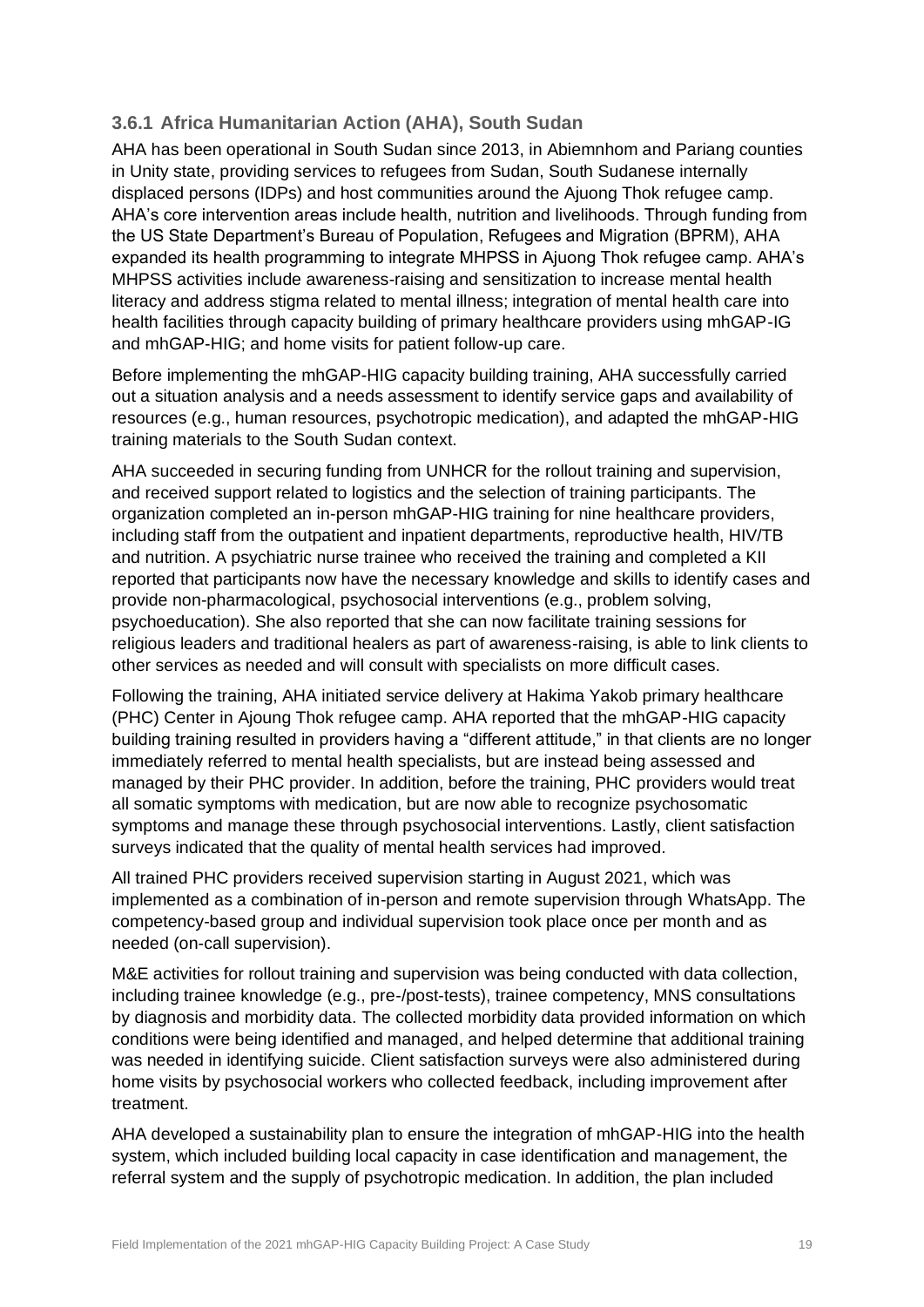training for teams on raising mental health awareness at the community level, and linking cases with available services through the referral pathway. AHA reported engaging in fundraising activities and coordination with key stakeholders (e.g., UNHCR, MOH, MHPSS WG, NGOs and INGOs) to ensure sustainable implementation of, and continued capacity building in, mhGAP-HIG. AHA carried out awareness-raising about mental health conditions and available services through mass sensitization and continuous health education, and held meetings with religious leaders to sensitize them. AHA was also advocating to establish an MHPSS technical working group (MHPSS TWG) at the state level (an MHPSS TWG currently exists only at the national level) for improved availability of psychotropic medications and increased training of PHC staff. Lastly, AHA achieved strengthening of the mental health system by establishing a referral system and improving the availability of psychotropic medication. AHA indicated that referral systems were working well at both the community and interagency levels.

#### <span id="page-19-0"></span>**3.6.2 BRAC, Bangladesh**

BRAC, which was founded in 1972 in Bangladesh, works in disaster management and humanitarian response, particularly for people who are affected by disasters or living in poverty in rural areas and urban slums. In its work, BRAC takes a community-led, holistic approach that brings together social development, social enterprises and humanitarian response for lasting, systemic change.

BRAC has also been providing humanitarian assistance to almost 1.3 million people from the Rohingya and host communities in Cox's Bazar through a multi-sectoral integrated approach combining WASH, shelter, non-food items, health, nutrition, site management support, education, protection, child protection, food security and MHPSS. Its MHPSS programming focuses on integrating MHPSS into primary healthcare services, with the goal of providing beneficiaries with community-based, culturally relevant mental health services. MHPSS services also use lay counsellors who provide home-based care and psychosocial support, and are able to identify and refer beneficiaries in need of more specialized services to psychologists and psychiatrists.

With financial support from WHO, BRAC completed in-person mhGAP-HIG training with 20 staff from BRAC and other NGOs. A physician trainee who participated in the training and completed a KII reported that he felt better able to communicate with clients in a culturally and context-appropriate manner, and to assess and provide pharmacological interventions for mental health conditions. For psychosocial interventions, however, they continue to refer clients to psychologists. The trainee also reported that, as a result of the training, there was increased identification of clients with mental health concerns that previously would have gone unrecognized. Another impact of the training was to decrease stigma related to mental illness.

BRAC initiated service delivery following the training and, as of November 2021, BRAC trainees received in-person supervision that was supplemented with WhatsApp messaging to discuss cases. One challenge noted by a trainee who completed a KII was that access to the trainer supervisor was limited due to geography. M&E activities for the implemented rollout training and supervision included collecting data on trainee knowledge (e.g., pre- /post-tests), trainee competency and MNS consultations by diagnosis.

Lastly, BRAC reported initiating coordination with other stakeholders (e.g., WHO), engaging in advocacy efforts internally and supporting health system strengthening through establishing a referral system and improving the psychotropic supply chain, as certain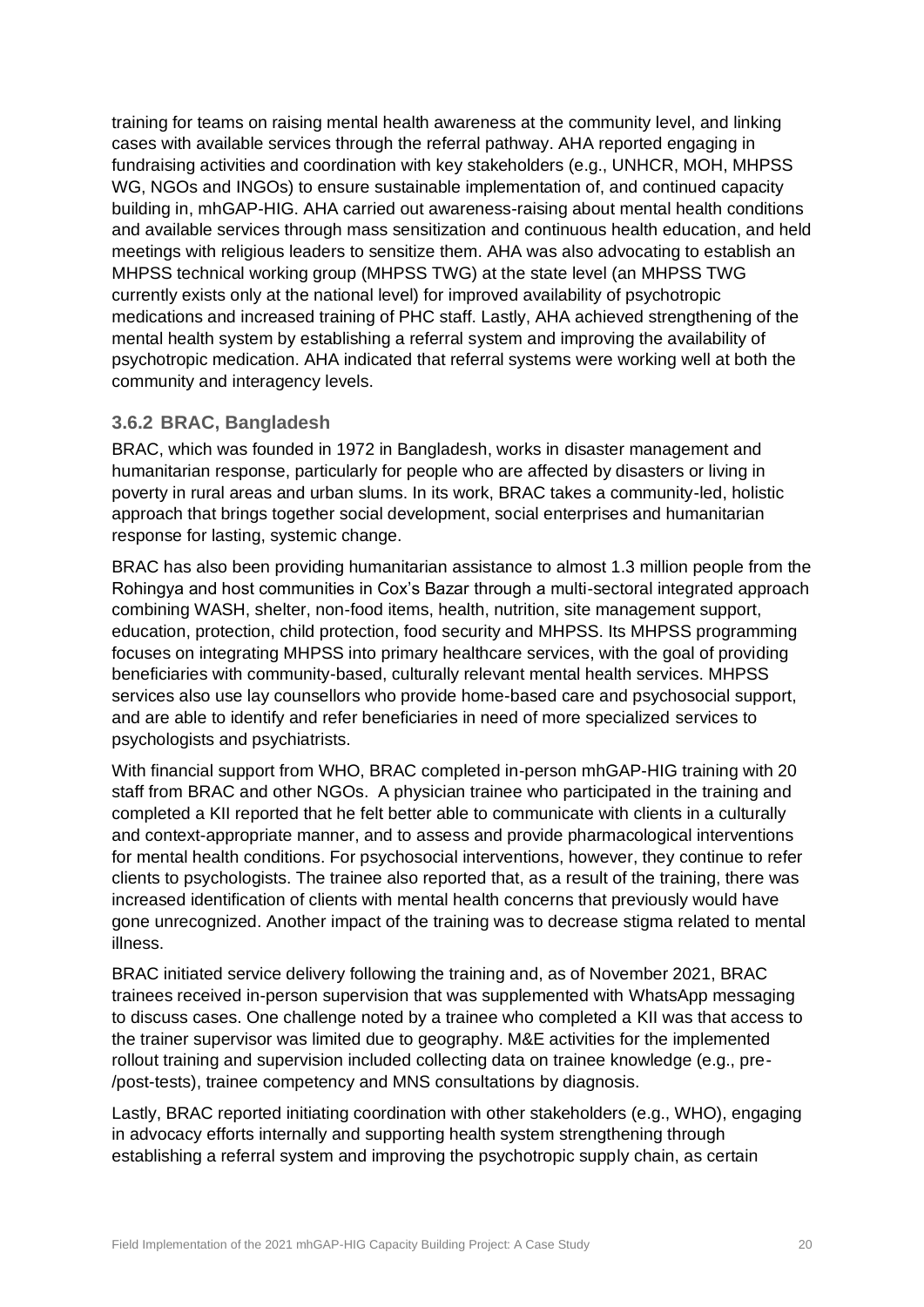psychotropic medications (e.g., mood stabilizers and antiepileptics) were not always available.

#### <span id="page-20-0"></span>**3.6.3 HealthRight International (HRI), Uganda**

HRI has been operational in Uganda since 2018, providing MHPSS services to conflictaffected populations in northern parts of the country, including both refugee and host communities. HRI works to reduce the symptoms of mental health disorders through pharmacological, psychological and social interventions. The organization employs a multidisciplinary team of psychiatrists, clinical psychologists, psychiatric clinical officers, psychiatric nurses, social workers, counsellors and community health workers. HRI's service model cultivates community-based solutions and empowers lay health practitioners to deliver the majority of the psychosocial care.

HRI provides MHPSS services through two main programs: maternal mental health and integrated mental health. The maternal mental health program integrates mental health into routine maternal and child health care for women affected by violence. Together with Help a Child Face Tomorrow, a local NGO, HRI provides integrated physical, surgical and psychosocial rehabilitation to people injured during the Lord's Resistance Army (LRA) insurgency. HRI's MHPSS programming, which is implemented in coordination and collaboration with the Ugandan MOH, utilizes various scalable psychological interventions including Self-Help Plus (SH+), Problem Management Plus (PM+) and group interpersonal therapy.

HRI first completed a training needs assessment that was followed, with support from the district health office, by an in-person mhGAP-HIG capacity building training for nine primary healthcare providers of the Pakwach Health Center IV. The training lasted two days; feedback from participants indicated that this was too short. A trainee who completed a KII reported that the training resulted in improved identification and management of mental health concerns, communication with clients, referral skills and understanding of client rights and consent to services. The trainee reported that an added benefit of the training was addressing myths related to mental illness (e.g., some staff associated mental illness with witchcraft). A noted challenge in HRI's ability to implement the mhGAP-HIG training was the lack of a psychiatrist or medical provider to deliver training on the pharmacological interventions in mhGAP-HIG. However, HRI's coordination with other stakeholders (e.g., the district health office, MOH) resulted in a collaboration with the district health office, which provided a psychiatrist to co-train with the HRI trainer on the pharmacological interventions in mhGAP-HIG.

In December 2021, following the initiation of services, HRI implemented remote supervision using WhatsApp, Zoom and phone. Trainees created a WhatsApp account for peer consultation and support, which was also used to provide supervision. Supervision was implemented remotely because the trainer supervisor was located 500km away from the trainees and transportation was lacking. Workshop participants reported that the monitoring tools (e.g., the monthly morbidity data form and supervision checklist) and COP webinars were instrumental in supporting supervision activities and skill-building.

Regarding service delivery, HRI's lack of staff with a medical background meant that its services were limited to the implementation of mhGAP-HIG psychosocial interventions. HRI also noted that there were challenges related to the availability of psychotropic medications. Lastly, mental health system strengthening had been initiated through establishing a referral system.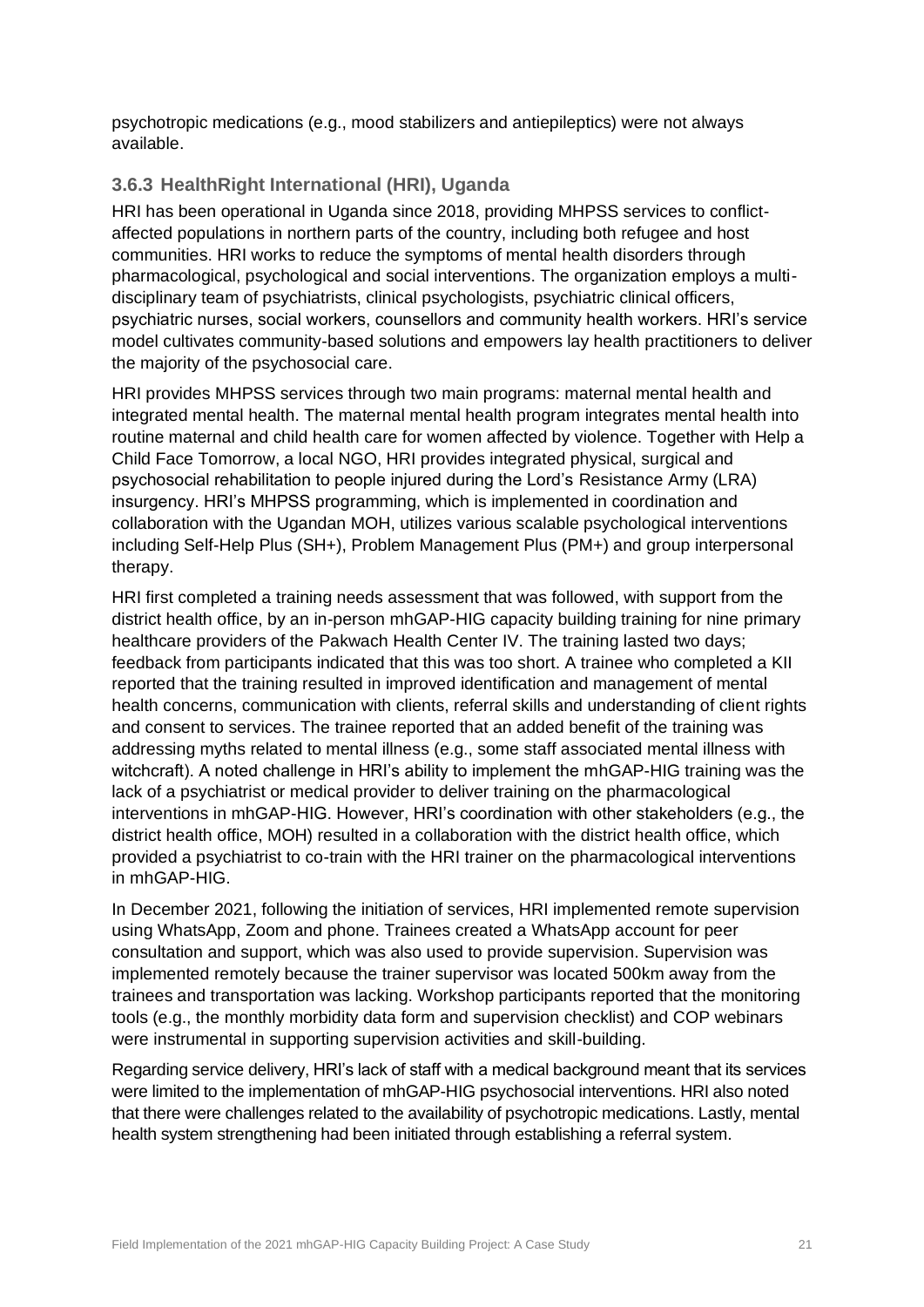HRI developed a sustainability plan that involved cascading the mhGAP-HIG training and providing supervision. HRI reported that the MOH was carrying out a "case study" to learn how to roll out the training, which suggests an interest in assessing how to integrate MHPSS services into PHC settings. As a result of the initial needs assessment HRI carried out, it was able to identify stakeholders with whom to engage in advocacy efforts and capacity building related to mhGAP-HIG. Through the MHPSS WG, HRI initiated a discussion about conducting a situation analysis among NGOs and INGOs implementing MHPSS services. As a result of HRI's advocacy with the MHPSS WG, the working group was considering carrying out a mhGAP-HIG TOT through which those trained would train and supervise healthcare providers.

#### <span id="page-21-0"></span>**3.6.4 Malteser International, Myanmar**

Malteser International has been operational in Myanmar since 1996, implementing smallscale relief projects with local partners. It has been active with its own staff in the country since 2001. Malteser International currently implements programs in Rakhine, Shan and Kayin states, focusing on primary healthcare services; water, sanitation and hygiene; disaster risk reduction and climate change adaptation solutions; and disaster relief.

The organization initiated its MHPSS services in 2019, supported by a consultancy firm based in Yangon that developed training and support materials derived from the Myanmar MHPSS WG. Malteser International now has the foundation for basic MHPSS programs in all three of its locations, overseen by MHPSS focal points. In two locations (Rakhine and Shan states), the focal point is a general project manager who is tasked with implementing the initial phase of MHPSS programming, consisting of developing awareness among Malteser International staff of MHPSS and self-care. The third location (Kayin state) has a dedicated MHPSS focal point. Training on psychological first aid (PFA) was delivered in all three locations as a TOT to location-responsible and other project staff, followed by cascading training to community mobilizers. In Rakhine state, Malteser International was able to integrate self-care and stress management into two health clinics; in Kayin state, village community mobilisers implement MHPSS awareness sessions.

Malteser International had secured dedicated funding for mhGAP-HIG capacity building training, which significantly aided in its ability not only to implement the training but to engage in activities to ensure continued and sustainable implementation of mhGAP-HIG within health settings. Before implementing the mhGAP-HIG training, Malteser International first completed a situation analysis and adapted and administered the training needs assessment tool. In addition, it adapted mhGAP-HIG materials to the Burmese and Kayin languages and to the local context. Thereafter, a two-day mhGAP-HIG training was carried out for nine health staff working in four different primary healthcare centers. The first day of training was implemented in-person and the second day was implemented remotely.

Following the training, services were initiated by the trained healthcare workers and implemented in mobile clinics and tuberculosis and malaria clinics, and both group and individual supervision was provided as of November 2021. In addition, community workers trained in psychosocial support engaged in mental health awareness-raising activities within the community, and linked community members to mental health services as needed. It also implemented M&E activities for the rollout training and supervision, including collecting data on trainee knowledge, trainee competency, reduced symptoms or improved functioning of service users, and MNS consultations by diagnosis. Malteser International reported that the data was key to redefining strategies, adjusting activities and meeting targets.

Malteser International reported that challenges with mhGAP-HIG field implementation included establishing a functional referral system due to the political instability in Myanmar,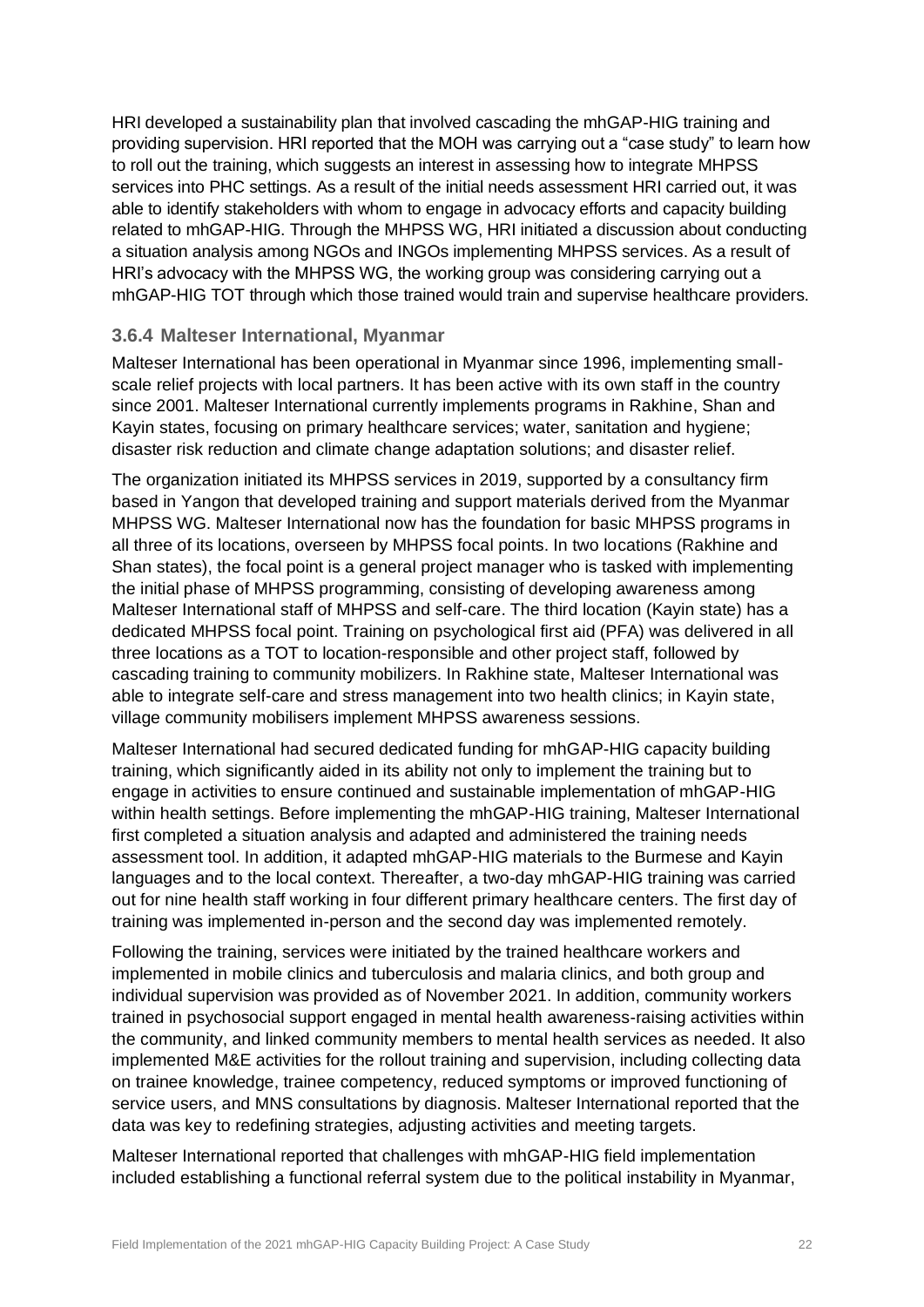and accessibility to psychotropic medication, which only was available through general and specialized hospitals. However, the organization developed an agreement with the MOH that allows it to have some control over the dispensing of psychotropic medication, and it was making referrals to Médecins Sans Frontières (MSF) for psychiatric services.

Lastly, it developed a plan to ensure sustainability of the implemented activities, consisting of increased capacity of primary healthcare workers in providing MHPSS service; implementation of community-based MHPSS case-management services; maximizing the use of existing local and regional healthcare infrastructures and of existing resources, including those of partner organizations; ensuring consistency with local capacities and national strategies; establishing partnerships to create longer timelines for investments of funds and human capital; and working in partnership with other like-minded organizations and the MHPSS WG. To this end, Malteser International had started to coordinate with other key stakeholders and the MHPSS WG on mhGAP-HIG implementation.

#### <span id="page-22-0"></span>**3.6.5 Syrian Society for Social Development (SSSD), Syria**

SSSD, a Syrian NGO, became operational in 2009 and is present in all 14 governorates. It works in the protection, education, shelter, WASH, non-food-item, health, MHPSS and livelihood sectors providing assistance to marginalized and vulnerable Syrians, including internally displaced and returnee individuals.

SSSD's MHPSS services comprise home-based rehabilitation for children with disabilities, which includes parenting skills; group counselling, case management and group mental health awareness sessions. Services are provided by case managers with a background in psychology, social workers and volunteers.

Before implementation of the mhGAP-HIG capacity building training, SSSD's Psychosocial Support department assessed training needs related to mhGAP-HIG and the mental health disorders commonly seen by providers. It also adapted the mhGAP-HIG training materials to the local context. A remote mhGAP-HIG training for eight healthcare providers in three different sites (Deirezor, Latakia, Damascus) was completed. A trainee who completed a KII reported improved communication skills and the ability to assess and manage mental health conditions.

With support from WHO and UNHCR, SSSD plans to implement a second mhGAP-HIG training for other organizations, after completing the supervision phase for the first training cohort. SSSD reported that one challenge related to the implementation of mhGAP-HIG was difficulty obtaining approval from health authorities to access and administer psychotropic medication. M&E activities for the implementation rollout training and supervision had started, and included collecting data on trainee knowledge, trainee competency and MNS consultations by diagnosis.

SSSD reported that it had developed a plan to ensure sustainability of the implemented activities, and that the organization was engaging in fundraising activities and internal advocacy efforts to support continued capacity building in mhGAP-HIG integration. SSSD indicated that it planned to coordinate with other stakeholders (e.g., WHO, Red Cross, MHPSS WG) and activities related to strengthening of the health system, including the development of a more robust referral system and coordination between organizations.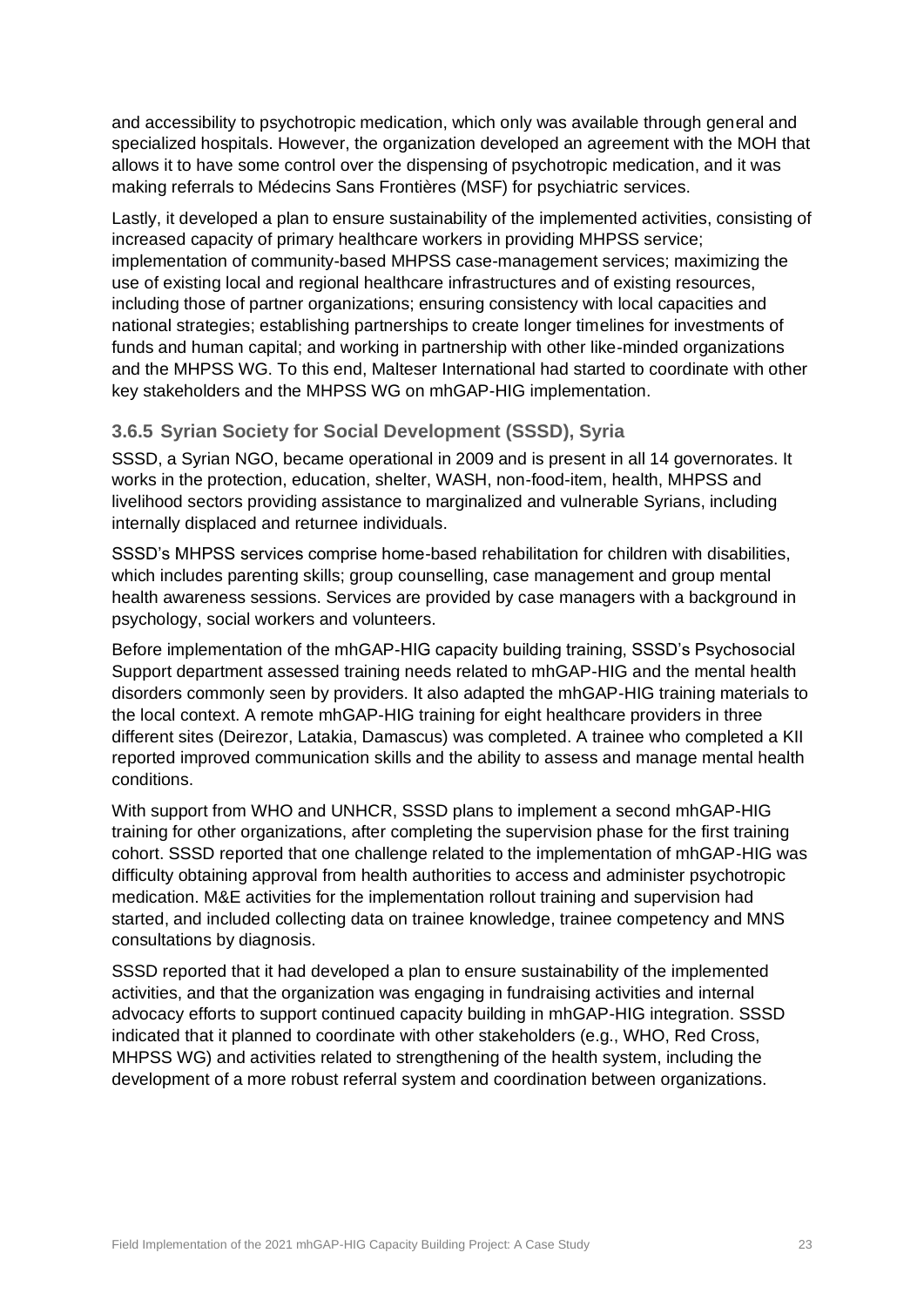# <span id="page-23-0"></span>**4. Project Successes**

rollout.

A review of the data collected noted the following project successes.

**The preparatory mhGAP-HIG course was effective in creating a foundation for the capacity building workshop.** This capacity building workshop integrated a six-module preparatory mhGAP-HIG e-course designed to introduce the basics of mhGAP-HIG, so that all participants were ready and able to undertake the TOTS workshop. Workshop participants reported that the preparatory mhGAP-HIG course was effective in creating an important foundation for the TOTS workshop.

**Virtual capacity building in mhGAP-HIG is not only feasible but successfully builds both knowledge and skills in mhGAP-HIG and its implementation within organizations.** As the survey and KII data indicate, workshop participants were able not only to acquire knowledge about mhGAP-HIG but also able to develop the necessary training skills to successfully train and supervise health providers and to ensure mhGAP-HIG

**The six-month tailored mentoring and technical supervision provided important support and guidance for successful mhGAP-HIG field implementation.** The mhGAP-HIG capacity building workshop was followed by a six-month capacity building phase in which workshop participants implemented mhGAP-HIG rollout with technical support from International Medical Corps. The technical support consisted of supervision with the International Medical Corps Capacity Building Specialist and COP webinars. Participants reported that the combination and structure of supervision and COP webinars was effective and that it supported their continued learning and skills development, providing necessary and important guidance during the mhGAP-HIG field implementation phase. One participant specifically mentioned that the COP webinar on supervision skills was particularly helpful.

**The M&E tools were identified as being easy to use and provided data on trainee capacity development.** Some workshop participants noted that the supervision checklist and morbidity data form were easy-to-use monitoring tools. The supervision checklist provided workshop participants with a structured tool to systematically assess trainee capacity development and identify areas for additional technical support. In addition, the information derived from the supervision checklist could be used to develop individualized, competency-based supervision plans. The morbidity data form enabled organizations not only to collect data on the number of beneficiaries presenting with mhGAP-HIG MNS conditions separated by gender and age (e.g., younger than 18 years of age, and 18 years and older) and thereby tailor their services, but also to assess trainee skills development. Thus, one organization reported that it was able to use this data to identify additional training needs by noting that certain conditions were being under-identified.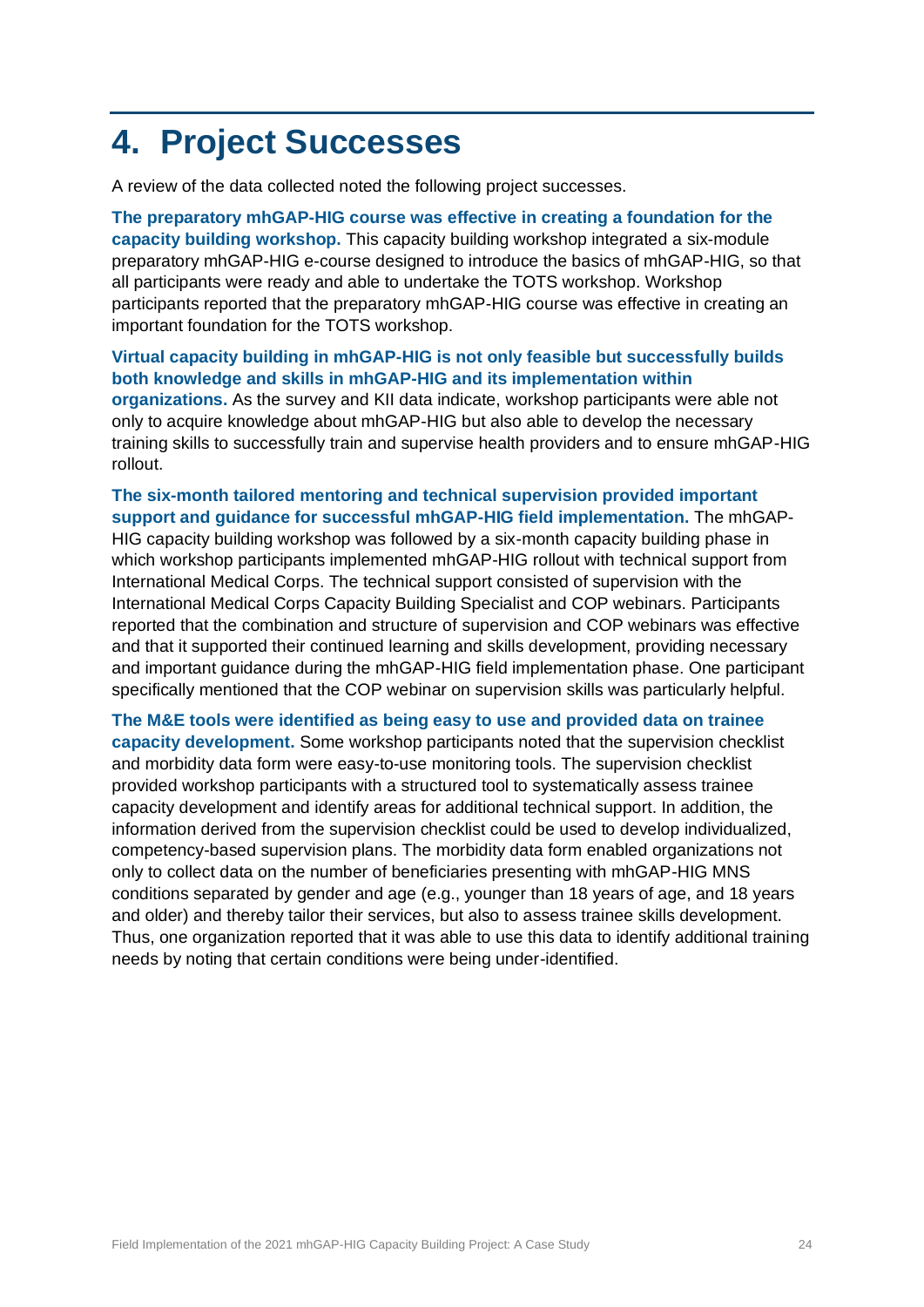# <span id="page-24-0"></span>**5. Challenges and Lessons Learned in mhGAP-HIG Field Implementation**

The collected data identified not only challenges, but also a number of important lessons related mhGAP-HIG field implementation.

**Workshop participants' mhGAP-HIG implementation plan goals were too ambitious for the implementation period.** In terms of goals and targets, International Medical Corps noted the following concerns related to the implementation plans developed by workshop participants:

- large, unrealistic, target numbers for PHC providers trained and service users;
- overly ambitious goals, such as changing the national policy in a short period of time;
- completing the supervision of trained PHC providers in a short period of time (e.g., one month);
- conducting both the mhGAP-HIG pharmacological and nonpharmacological interventions training by psychologists; and
- in some cases, including the training of specialized mental health professionals in the implementation plan.

**M&E plans lacked alignment with the implementation plan and appropriate means of verification.** For some organizations, there was a lack of congruency between the implementation plan and the M&E plan, in that not all proposed activities had corresponding indicators and targets in the M&E plan. In addition, some workshop participants suggested unrealistic means of verification and indicators that were not specific, measurable, attainable, relevant and time-bound.

**The lack of financial, logistical and/or human resources hindered the implementation of mhGAP-HIG capacity building training.** At least three organizations reported that a lack of financial and/or logistical resources impacted their ability to engage in mhGAP-HIG implementation. For example, one organization's implementation of the mhGAP-HIG training of healthcare providers was halted due to a lack of budget to support the activity. A second organization's lack of financial resources resulted in the training being postponed. However, as a result of guidance provided by the International Medical Corps Capacity Building Specialist, the organization coordinated with available MHPSS service providers and local health actors, and assessed what type of support they might be able to provide for the training. This resulted in a relationship with the district health directorate, which provided a psychiatrist to co-train on mhGAP-HIG pharmacological interventions and thereby decreased the cost of the training. A second organization overcame the funding challenge by holding the training remotely. Lastly, the International Medical Corps Capacity Building Specialist's guidance to train a smaller number of individuals and to train them on fewer mhGAP-HIG MNS conditions as a means of decreasing costs facilitated training rollout for organizations with limited funding.

For some organizations, a lack of human resources impacted the implementation of activities. For example, one organization reported that it was able to only partially complete the situation analysis due to lack of human resources. A second example relates to trainers who did not have a medical background and who therefore first had to secure a co-trainer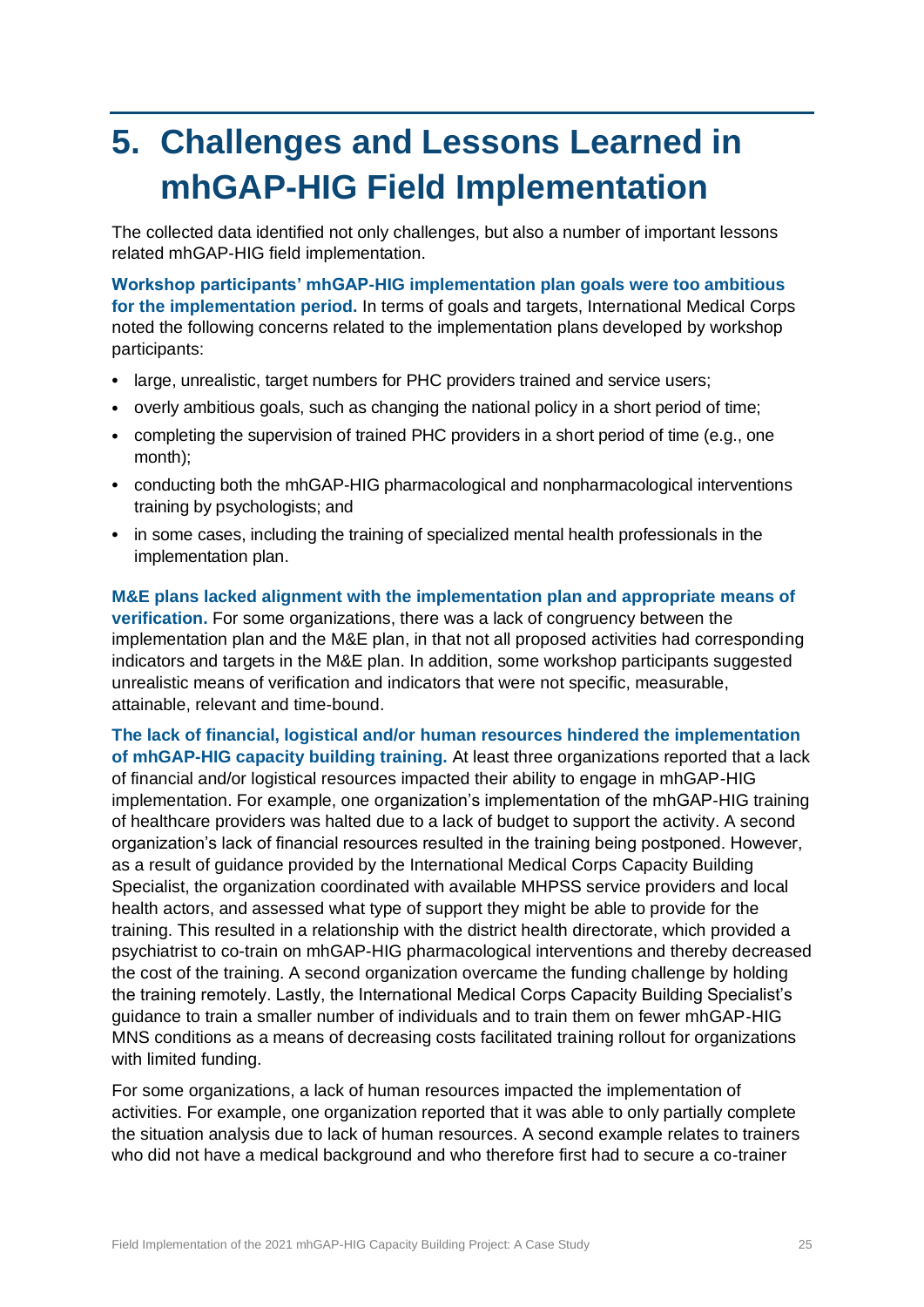with the necessary expertise to train on the mhGAP-HIG pharmacological interventions before implementing the training.

**The selection of training participants resulted in specific capacity building challenges.**  An organization reported that its training cohort had varied professional backgrounds, which resulted in difficulties adapting the training to meet the training needs of all participants. A second organization commented that including trainees from various organizations created challenges in terms of providing follow up and supervision, including the need to travel to multiple supervisee sites and the travel time involved. Other organizations directed questions to the International Medical Corps Capacity Building Specialist about including social workers and community health workers in the mhGAP-HIG training, suggesting that there may have been a lack of clarity on who should receive mhGAP-HIG training and how to select participants.

**Workshop participants requested specific guidance related to the implementation of remote supervision and the use of M&E tools.** Several workshop participants had questions about how to implement remote supervision effectively, and reported experiencing this type of supervision as challenging. Questions related to what modalities to use for remote supervision (e.g., Zoom, WhatsApp) and whether remote supervision can be an effective approach for skill-building. Additional questions included how to utilize the supervision checklist and the morbidity data form. For example, three workshop participants did not know how to complete the supervision checklist and requested guidance from the International Medical Corps Capacity Building Specialist in its implementation.

**Stakeholder priorities and lack of support affected the implementation of mhGAP-HIG capacity building training.** Two organizations operating in the same geographic area reported that they had to adjust their training based on a key stakeholder's priorities for MHPSS capacity building in that region. Thus, in addition to providing training on mhGAP-HIG, the organizations were required to also train on the mhGAP Intervention Guide (mhGAP-IG). A second organization reported that there was a lack of support from the MOH related to mhGAP-HIG training of PHC providers, which had implications for sustainability and for the widespread integration of MHPSS into healthcare centers. Lastly, one organization reported that healthcare staff were either not cooperative or available to complete the full mhGAP-HIG training.

#### **Challenges in the availability of psychotropic medication had implications for the implementation of mhGAP-HIG pharmacological interventions within health facilities.**

Challenges related to psychotropic medications included a lack of availability; poor supply chain, resulting in delayed psychotropic medication delivery; a limited supply of psychotropic medications; medications only being accessible through government hospitals; lack of funding to procure medications; and lack of staff with the appropriate background to be able to prescribe (e.g., physician, nurse, psychiatric nurse). In these situations, the International Medical Corps Capacity Building Specialist advised organizations to train on conditions that are addressed through psychosocial intervention, including acute stress, grief and other significant mental health complaints.

**Certain socio-political and cultural factors affected the implementation of mhGAP-HIG within health facilities and created challenges in access to services.** Two organizations reported that COVID-19 and the resulting restrictions in movement and primary healthcare facility lockdowns created barriers to carrying out their mhGAP-HIG implementation plans. A third organization reported that political instability negatively affected efforts to strengthen mental health systems. An organization reported that though the mhGAP-HIG training increased access to MHPSS services within the refugee camp setting, the host community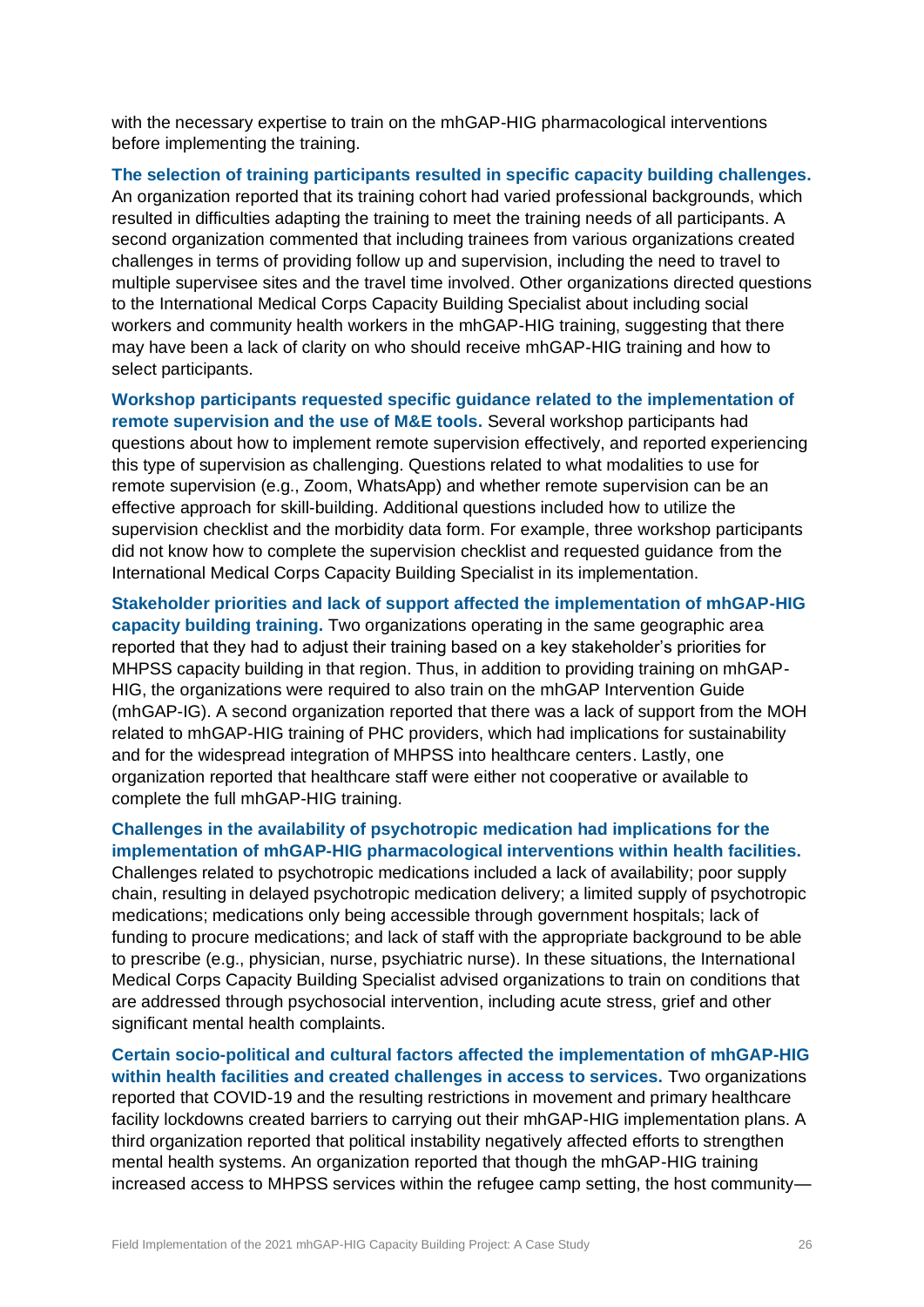where there was an absence of MHPSS services—was unable to access the camp-based services due to distance, which potentially created a disparity in access to healthcare between the refugee and host community. Lastly, one organization noted that some mhGAP-HIG trainees preferred not to be identified as "mental health service providers" due to the stigma attached to mental illness.

**Poor infrastructure resulted in challenges in the delivery of in-person and remote supervision.** Poor roads affected one organization's ability to access trained healthcare providers in more remote areas to deliver in-person supervision, while several organizations reported internet challenges that affected their ability to provide remote supervision.

**Some workshop participants did not engage in the technical support requirements for the capacity building project.** Seven workshop participants failed to meet the supervision and mentoring requirements of the project and either did not attend the supervision and/or COP webinars or only attended a limited number, all of which were important components of the capacity building and field implementation aspects of the project. For example, one participant attended one supervision meeting and no COP webinars; a second attended all supervision meetings, but no COP webinars; and a third did not attend either supervision or COP webinars. It may be relevant to note that these seven workshop participants did not implement mhGAP-HIG training following the capacity building workshop, which may explain their lack of engagement in the post-training technical support.

# <span id="page-26-0"></span>**6. Recommendations**

### <span id="page-26-1"></span>**6.1 mhGAP-HIG capacity building training**

**Future mhGAP-HIG capacity building training should consider the advantages and disadvantages of in-person and remote training.** As indicated above, virtual capacity building in mhGAP-HIG implementation is feasible and successfully builds both knowledge and skills in mhGAP-HIG and its implementation. However, some participants reported a preference for in-person training. For future mhGAP-HIG capacity building training, consideration should be given to the advantages and disadvantages of in-person and remote training. For example, training costs, access to participants, ease of knowledge and skills acquisition, participant access to technology and stability of the internet, global public health considerations, the preferences of the organizations' management and participant learning preferences might be considered when deciding on in-person or virtual training.

**Continue implementation of the six-module preparatory mhGAP-HIG course.** As reported above, workshop participants reported that the preparatory mhGAP-HIG course was effective in creating an important foundation for the workshop for participants who had not previously participated in mhGAP training or desired a refresher, and should therefore be retained in future capacity building initiatives.

**Provide additional teaching and training on the supervision tools and specific training on providing remote supervision.** The supervision checklist and morbidity data form were reported by some workshop participants to be easy-to-use monitoring tools and should therefore continue to be utilized. However, several workshop participants asked questions related to the use of the supervision and monitoring tools and how to provide remote supervision. This may indicate a need to provide additional teaching and training on the supervision tools and specific training on providing remote supervision, including use of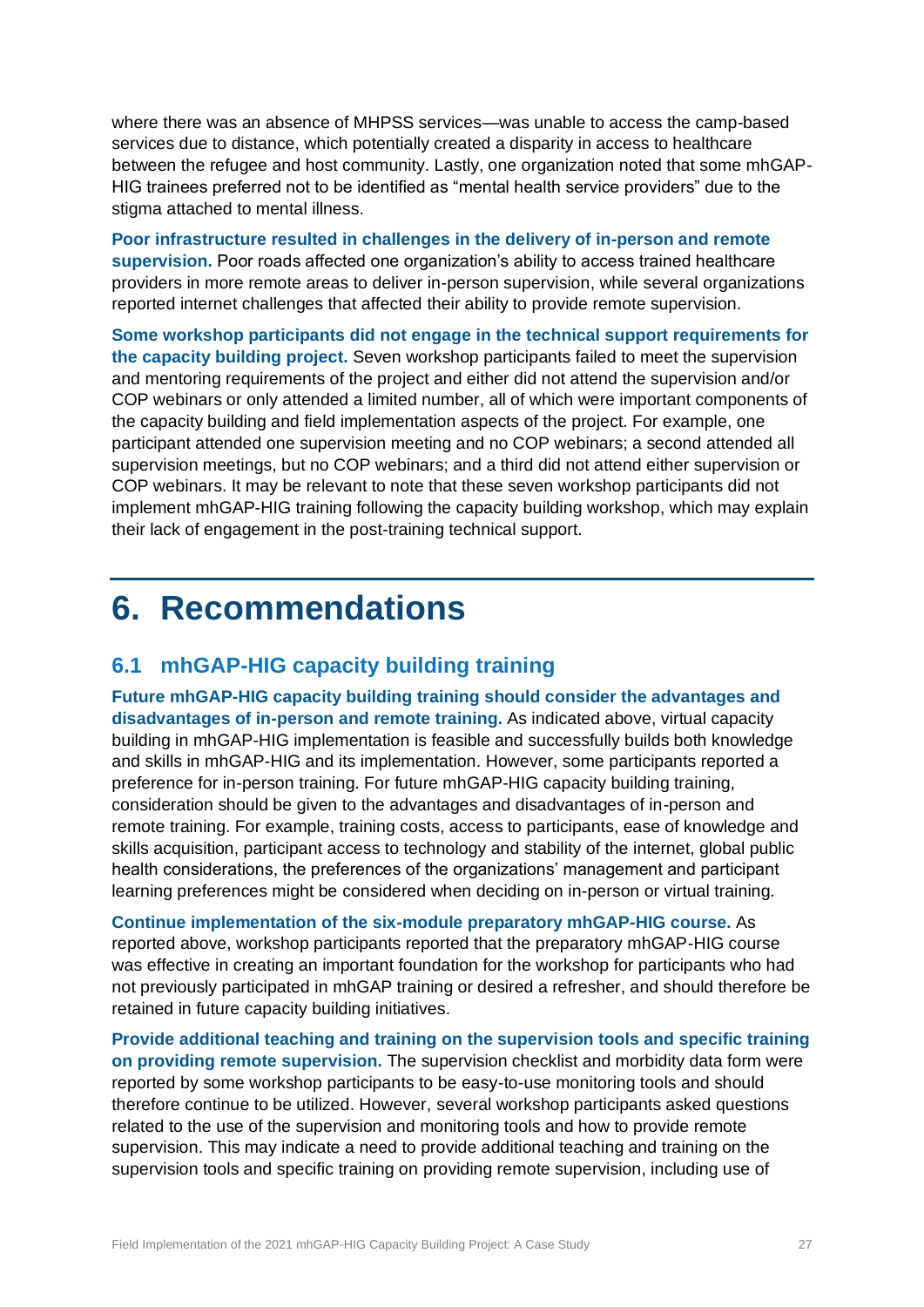technology, methods and addressing possible challenges. Similarly, as part of the TOTS training, participants would benefit from training on how to implement mhGAP-HIG training virtually. International Medical Corps' *Guidelines for Remote MHPSS Programming in Humanitarian Settings* and associated training might serve as an important resource to support skills-building in the implementation of virtual training and supervision.

**Identification of an appropriate co-facilitator who can train on mhGAP-HIG pharmacological interventions should take place as early as possible.** To help workshop participants who do not have a medical background, it would be useful to identify an appropriate co-facilitator as early as possible in the capacity building workshop (e.g., during implementation of the TOTS) to prevent potential delay in mhGAP-HIG rollout.

**It is recommended that the capacity building training content be revised as follows.**

- Include training on service mapping, as this is relevant to both the situation analysis and developing a referral system.
- Based on the data collected, provide specific training addressing advocacy and strategies for stakeholder relationship building. This may benefit participants, given the importance of stakeholder relationships for sustainability and access to resources to support field implementation.
- Include practical exercises related to strengthening the mental health care system, and include procedures and activities in the "sustainability" component of the workshop.
- Consider including a module on attitudes toward and stigma related to mental health. At least one organization reported that PHC providers were reluctant to be identified as providing mental health services due to the stigma attached to mental illness. Integrating content on identifying and addressing stigma and problematic attitudes toward mental illness may prepare workshop participants to address these topics in the training they provide to others.

**Consider implementing refresher training for workshop participants.** A training needs assessment should be administered to identify the relevant topics and skills that could benefit from review and further capacity development. In addition, the assessment might identify challenges in the field implementation of mhGAP-HIG that can be addressed through additional technical support.

#### **Consider a regional approach for future mhGAP-HIG capacity building workshops.**

The capacity building project might benefit from a regional approach in which workshop participants are recruited from specific regions (e.g., the Middle East). This may facilitate adapting the training to a particular culture and context, and also enable the training to take place in participants' native language, thereby making it more accessible.

### <span id="page-27-0"></span>**6.2 International Medical Corps technical support: Supervision and the community of practice**

**Consider making supervision and COP webinar participation an explicit and compulsory component of the mhGAP-HIG capacity building project, to improve participation.** Although participants reported that both supervision and the COP webinars were effective in supporting their continued learning and skills development, some participants failed to attend some or all of the supervision and/or COP webinars. It is unclear what affected participation, and follow-up with participants to better understand factors that contributed to the lack of participation is recommended. Making supervision and COP participation a compulsory component of the capacity building project may improve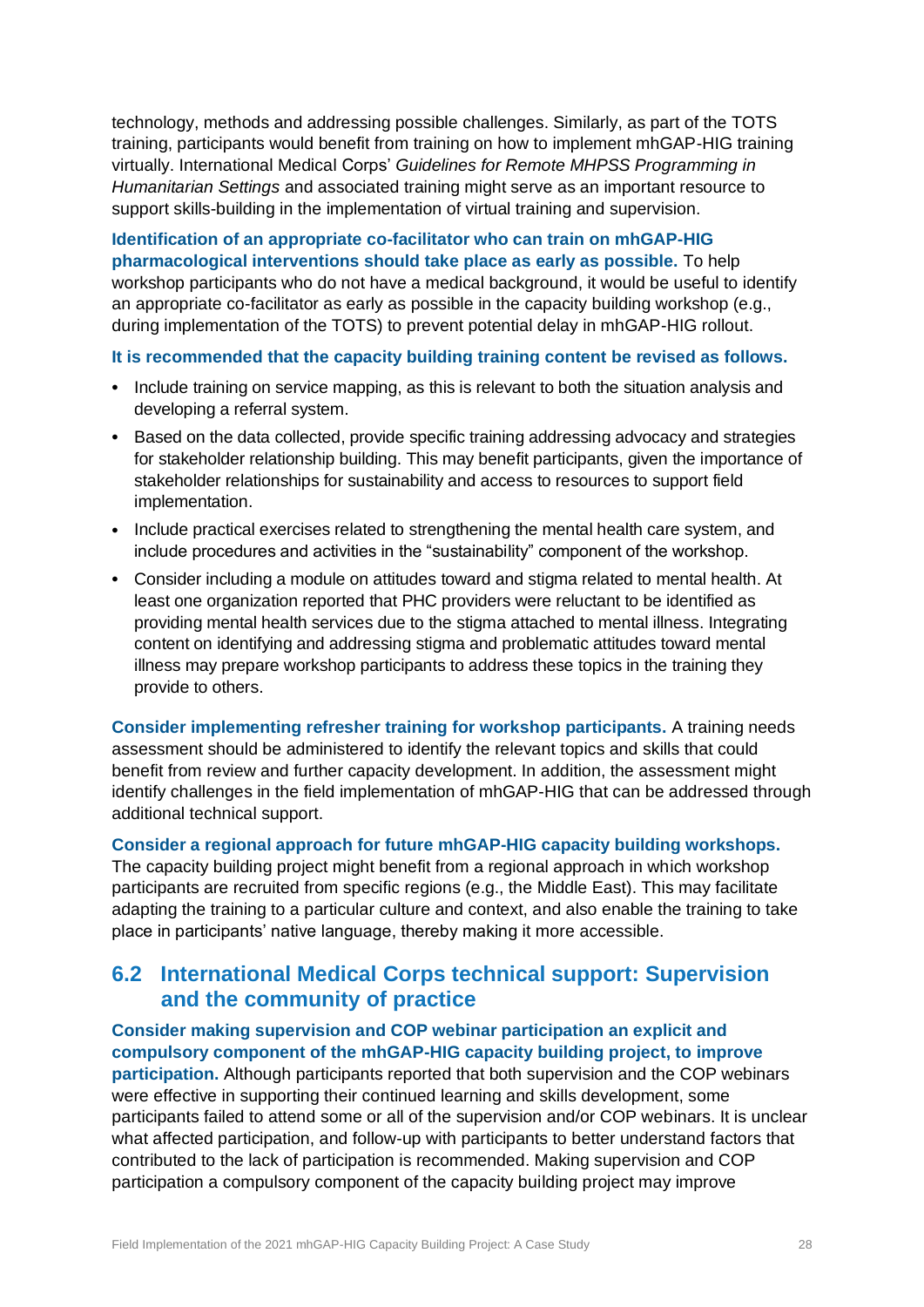participation. Other steps that could ensure participation include making participation requirements for the program (e.g., capacity building workshop, participation in supervision and COPs) explicit when introducing the project; assessing applicants' motivation and ability to attend and participate in all aspects of the program, as well as any barriers at the time of application reviews (through, for example, an interview); and a formal memorandum of understanding between International Medical Corps and the participating organization that details expectations related to participation.

**Continue use of the supervision checklist.** As indicated above, the supervision checklist was important in providing a structured and systematic approach to assessing trainee capacity development and to informing the development of competency-based supervision plans.

### <span id="page-28-0"></span>**6.3 mhGAP-HIG field implementation**

**Continue use of the implementation plan to support mhGAP-HIG field implementation.**  The implementation plan comprised an action plan for mhGAP-HIG training and supervision rollout to general healthcare providers, as well as a plan for the operationalization of mhGAP-HIG in workshop participants' organizations or their partner organization(s). Both plans were key in helping workshop participants develop an implementation framework that included specific activities and an anticipated timeline for the clinical and operationalization components of mhGAP-HIG implementation.

**Continue disseminating the mhGAP-HIG training slides to workshop participants.** It is recommended to continue sharing the mhGAP-HIG training slides, as workshop participants reported that this was helpful for the training sessions they were conducting, and International Medical Corps noted that the majority of participants had adapted and translated the slides. WHO has released an mhGAP-HIG training manual [\(mhGAP](https://www.who.int/publications/i/item/9789240045361)  [Humanitarian Guide training of healthcare providers\)](https://www.who.int/publications/i/item/9789240045361), which includes slides that might serve as an additional resource in future mhGAP-HIG capacity building training.

**Continue implementation of the training needs assessment, role plays, case simulations and case examples from the field.** Continued implementation of a training needs assessment is recommended, as it not only provides information that informs the content of training, but was also found by workshop participants to increase trainee buy-in as a result of seeing their feedback represented and integrated into the training. In addition, feedback indicated that role plays, case simulations and using real cases from the field were effective training strategies.

**Through supervision and technical support, ensure that workshop participants are developing a realistic mhGAP-HIG training agenda.** Two trainees who received two days of mhGAP-HIG training reported that this was not sufficient. Additionally, workshop participants recommended training on one or two modules at a time. It is therefore recommended that workshop participants consult with International Medical Corps Capacity Building Specialist when designing their mhGAP-HIG rollout training and tailor the duration and content of the training to participants' training needs.

**Develop a competency-based supervision plan in collaboration with trainees**. It is recommended that workshop participants develop a competency-based supervision plan for both in-person and remote supervision (if applicable), in collaboration with their trainee(s). The plan should detail frequency and duration of supervision, mode of communication (e.g., in-person, Zoom, phone) and modality (group, individual) and capacity development goals.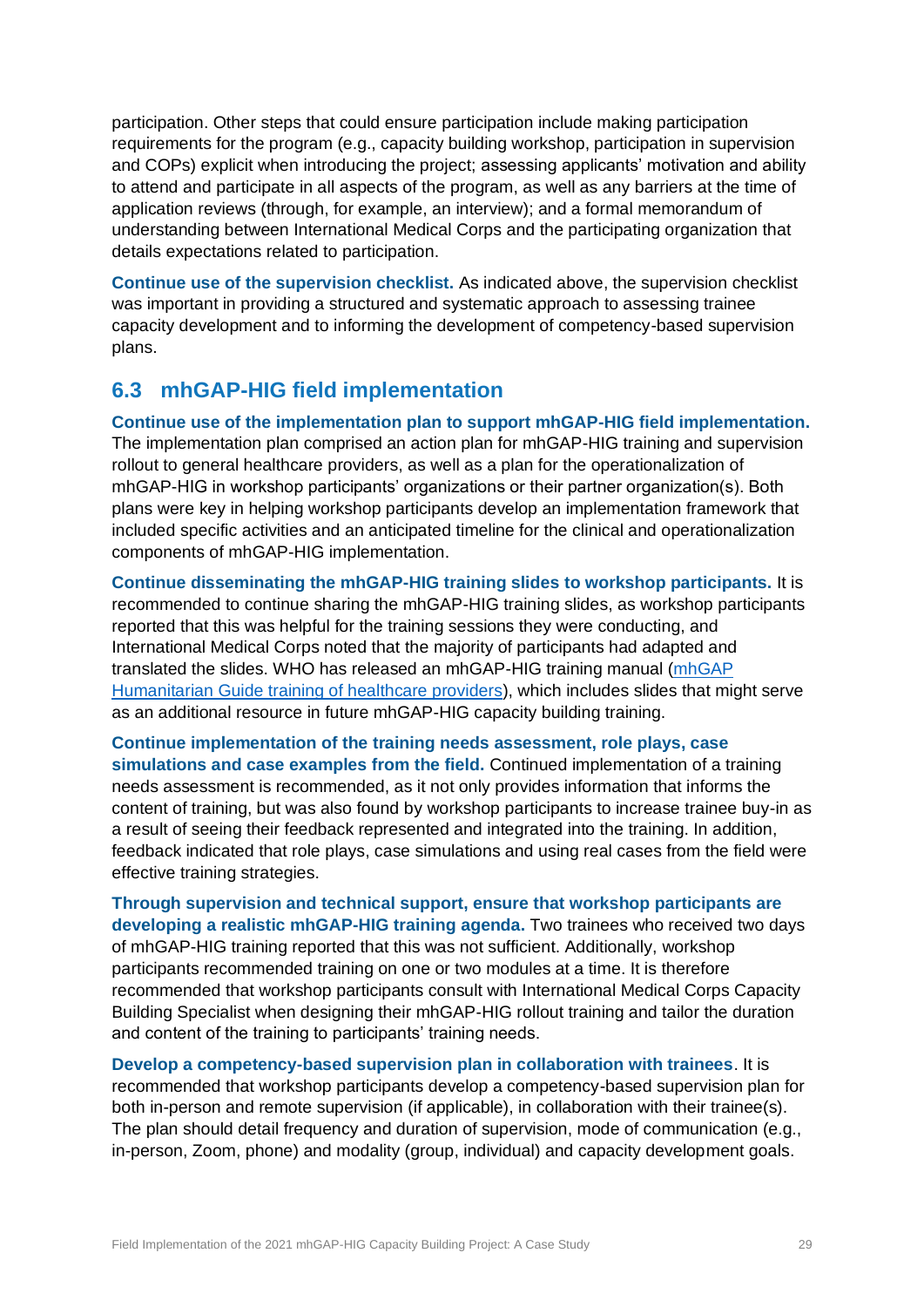The plan should be shared with the International Medical Corps Capacity Building Specialist for review and feedback.

**In contexts where psychotropic medication is limited or inaccessible, train on mhGAP-HIG MNS conditions that are addressed through psychosocial interventions.** In situations where there are challenges related to accessing psychotropic medication (e.g., delayed supply, lack of availability), it is suggested that workshop participants train on conditions that are addressed through psychosocial interventions, including acute stress, grief and other significant mental health complaints.

**Continue use of the morbidity data form.** The morbidity data form, developed by International Medical Corps for this initiative, provides important data related to presenting mhGAP-HIG MNS conditions that organizations can use to tailor their interventions. In addition, the data represent the scope of the impact of mhGAP-HIG capacity building in that it identifies the number of clients served by MNS condition.

**Consider implementing a formal memorandum of understanding and regular briefings with workshop participants' organizations, to promote continued support for and investment in the mhGAP-HIG Capacity Building project.** A significant barrier to mhGAP-HIG implementation was lack of funding, and it was noted that those organizations with dedicated funding were more readily able to implement mhGAP field training. Although International Medical Corps confirmed during the participant selection process that participating organizations had the necessary funding to support implementation, this was not always the case. In addition, some organizations experienced challenges in implementation due to managers' or supervisors' lack of support for the project. Implementing a formal memorandum of understanding (MOU) that details the participating organizations' engagement and confirms the availability of funds may help address this issue. It is recommended that the MOU be signed by someone with decisionmaking authority. Keeping the participant organizations' program or management focal person updated on the progress of the capacity building initiative may promote support for and investment in the project. Implementers of the mhGAP-HIG capacity building initiatives may consider providing organizations with a subgrant to specifically support the implementation phase of the mhGAP-HIG. However, it is important to note that providing organizations with funding for mhGAP-HIG rollout may disincentivize them from engaging in fundraising activities, which has implications for their mhGAP-HIG program's sustainability. In addition, providing subgrants would require that International Medical Corps revise the structure of its mhGAP-HIG Capacity Building program to accommodate grants management, which may require additional human, financial and administrative resources.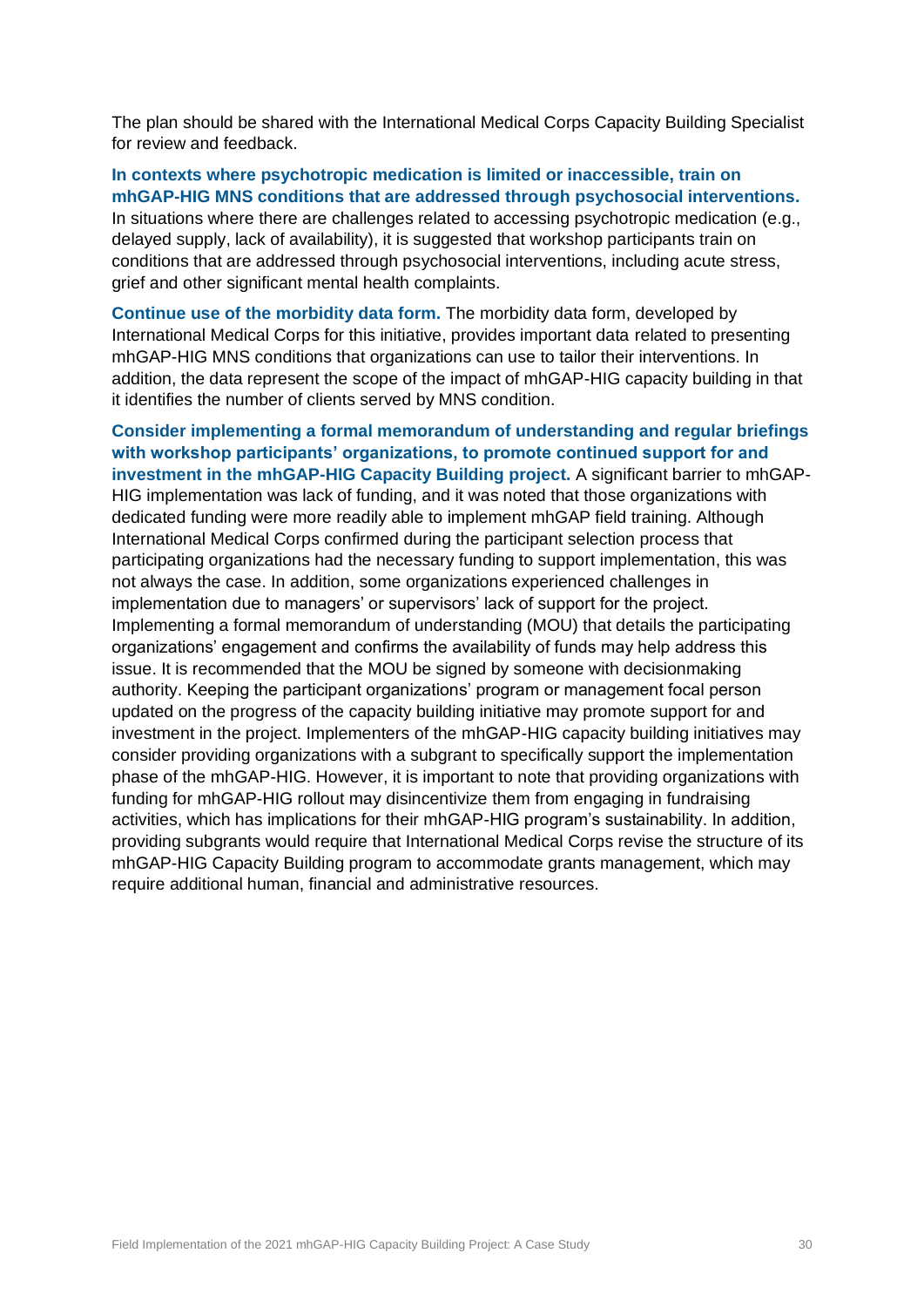# <span id="page-30-0"></span>**7. Annex**

# **7.1 Survey Results**

#### **Q1: Situational analysis or comprehensive MHPSS assessment conducted**

| <b>Answer Choices</b>                                | <b>Responses</b> |   |
|------------------------------------------------------|------------------|---|
| The activity is taking place or complete             | 50%              | 4 |
| The activity is partially taking place or incomplete | 37.5%            | 3 |
| The activity is no taking place (yet)                | 12.5%            |   |
| <b>TOTAL</b>                                         |                  | 8 |

#### **Q2: Implementation plan developed (that specifies the financial, human and physical resources required to implement mhGAP-HIG)**

| <b>Answer Choices</b>                                | <b>Responses</b> |   |
|------------------------------------------------------|------------------|---|
| The activity is taking place or complete             | 62.5%            | 5 |
| The activity is partially taking place or incomplete | 25%              | 2 |
| The activity is no taking place (yet)                | 12.5%            |   |
| <b>TOTAL</b>                                         |                  | 8 |

#### **Q3: mhGAP-HIG program is coordinated with MHPSS WG, MoH and other relevant groups**

| <b>Answer Choices</b>                                | <b>Responses</b> |   |
|------------------------------------------------------|------------------|---|
| The activity is taking place or complete             | 37.5%            | 3 |
| The activity is partially taking place or incomplete | 37.5%            | 3 |
| The activity is no taking place (yet)                | 25%              | 2 |
| <b>TOTAL</b>                                         |                  | 8 |

#### **Q4: Meetings held with key stakeholders to advocate for mental health and establish partnerships**

| <b>Answer Choices</b>                                | <b>Responses</b> |   |
|------------------------------------------------------|------------------|---|
| The activity is taking place or complete             | <b>25%</b>       | 2 |
| The activity is partially taking place or incomplete | 37.5%            | 3 |
| The activity is no taking place (yet)                | 37.5%            | 3 |
| TOTAL                                                |                  | 8 |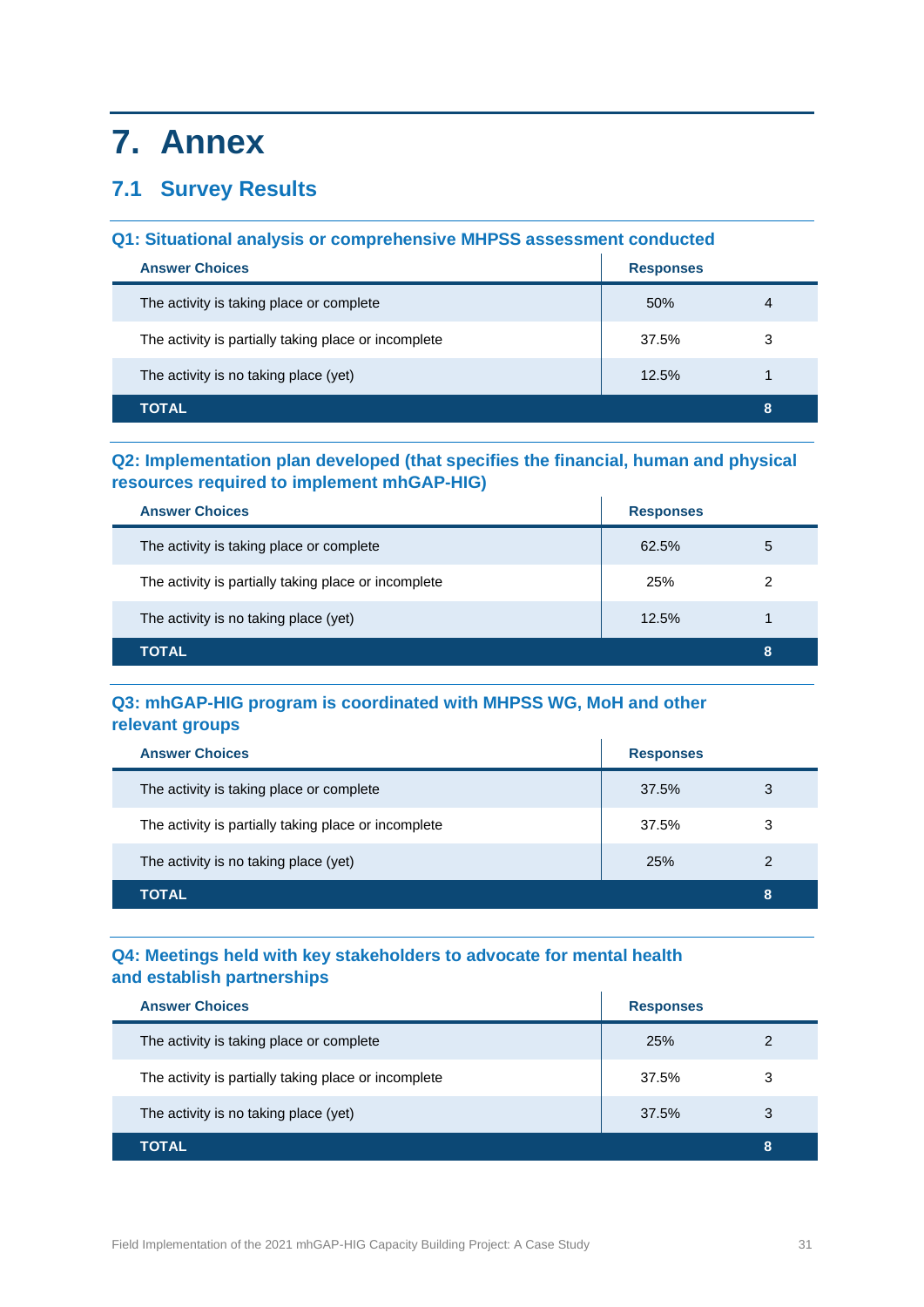#### **Q5: Fundraising activities have been conducted**

| <b>Answer Choices</b>                                | <b>Responses</b> |   |
|------------------------------------------------------|------------------|---|
| The activity is taking place or complete             | 25%              | 2 |
| The activity is partially taking place or incomplete | 12.5%            |   |
| The activity is no taking place (yet)                | 62.5%            | 3 |
| <b>TOTAL</b>                                         |                  | 8 |

#### **Q6: mhGAP-HIG materials adapted (e.g., translation and contextualization)**

| <b>Answer Choices</b>                                | <b>Responses</b> |   |
|------------------------------------------------------|------------------|---|
| The activity is taking place or complete             | 75%              | 6 |
| The activity is partially taking place or incomplete | 12.5%            |   |
| The activity is no taking place (yet)                | 12.5%            |   |
| <b>TOTAL</b>                                         |                  | 8 |

### **Q7: mhGAP-HIG adopted by trained health workers**

| <b>Answer Choices</b>                                | <b>Responses</b> |   |
|------------------------------------------------------|------------------|---|
| The activity is taking place or complete             | 37.5%            | 3 |
| The activity is partially taking place or incomplete | 50%              | 4 |
| The activity is no taking place (yet)                | 12.5%            |   |
| TOTAL                                                |                  | 8 |

#### **Q8: Functional referral system established**

| <b>Answer Choices</b>                                | <b>Responses</b> |   |
|------------------------------------------------------|------------------|---|
| The activity is taking place or complete             | 37.5%            | 3 |
| The activity is partially taking place or incomplete | 50%              | 4 |
| The activity is no taking place (yet)                | 12.5%            |   |
| TOTAL                                                |                  | 8 |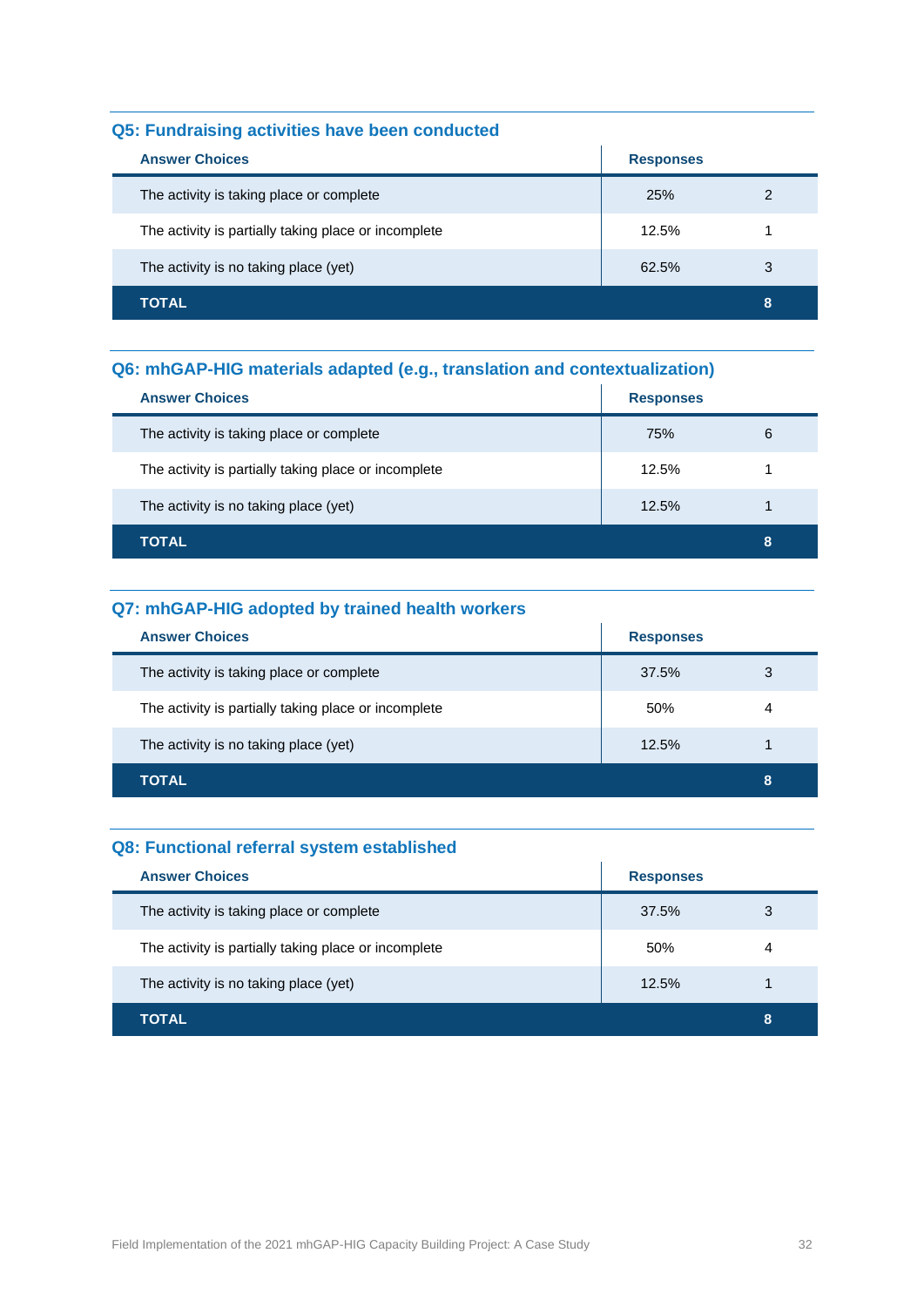#### **Q9: Access to psychotropic medicine ensured (at least one medication in each psychotropic medication category is available in supported health facilities)**

| <b>Answer Choices</b>                                | <b>Responses</b> |   |
|------------------------------------------------------|------------------|---|
| The activity is taking place or complete             | 62.5%            | 5 |
| The activity is partially taking place or incomplete | 0%               | 0 |
| The activity is no taking place (yet)                | 37.5%            | 3 |
| TOTAL                                                |                  | 8 |

#### **Q10: Is the mhGAP-HIG program linked to national level mental health programs, policies and priorities?**

| <b>Answer Choices</b> | <b>Responses</b> |   |
|-----------------------|------------------|---|
| Yes                   | 37.5%            | 3 |
| No                    | 62.5%            | 5 |
| <b>TOTAL</b>          |                  | 8 |

#### **Q11: Has the larger healthcare system/organization/staff adopted mhGAP-HIG?**

| <b>Answer Choices</b> | <b>Responses</b> |                |
|-----------------------|------------------|----------------|
| Yes                   | 50%              | 4              |
| No                    | 50%              | $\overline{4}$ |
| <b>TOTAL</b>          |                  | 8              |

#### **Q12: Awareness is raised about mental health conditions and available services**

| <b>Answer Choices</b>                                | <b>Responses</b> |   |
|------------------------------------------------------|------------------|---|
| The activity is taking place or complete             | 62.5%            | 5 |
| The activity is partially taking place or incomplete | 25%              | 2 |
| The activity is no taking place (yet)                | 12.5%            |   |
| TOTAL                                                |                  | 8 |